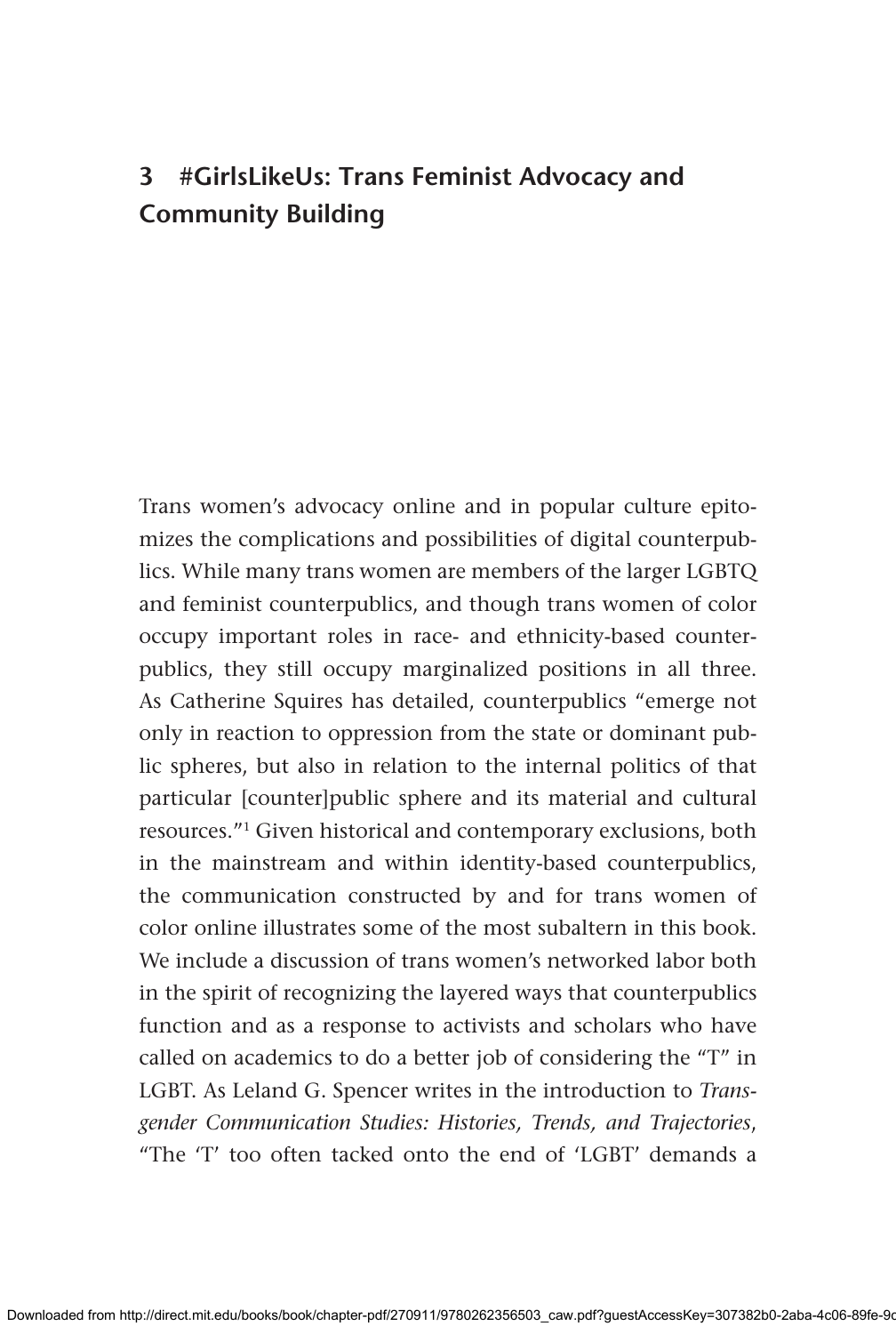spot at the center of communicative and rhetorical analysis," especially in light of the way cisgender gay white men have been centered in research on LGBT communication and in public representations of LGBT issues and activism.2

The trans community in the United States was reminded of this marginalization in 2015 when trans activist Jennicet Gutiérrez was booed by a largely cisgender crowd and physically removed from an LGBTQ White House event after speaking out about the disproportionate violence faced by trans women in U.S. immigration detention centers. Gutiérrez's words, and her interruption of President Barack Obama, were met with harsh criticism from many organizations that bill themselves as central to LGBTQ equality efforts. Gutiérrez was chastised for a "lack of civility" and "rudeness" by the LGBTQ magazine *The Advocate,* which compared her asking Obama to address the torture and rape of transgender immigrants in detention centers to Kanye West's infamous interruption of Taylor Swift at the 2009 MTV Video Music Awards.3 For trans women, the moment was part of a painful pattern of derision directed toward members of the LGBTQ counterpublic to which they belong.<sup>4</sup>

Beyond explicitly political and activist spaces, the representation of trans women as disruptive—even dangerous—to civil society is evident in how trans women are portrayed on our nation's big and small screens. The representation of trans women, and trans women of color in particular, in news stories and popular culture has long been one of stereotyped hypersexual tricksters whose victimization at the hands of cisgender men is framed as a natural or deserved consequence of their disruptive identities.<sup>5</sup> In the early 1990s, trans women became regular objects of fascination on daytime talk shows; Jerry Springer, for example, was frequent fodder for scholars interested in trans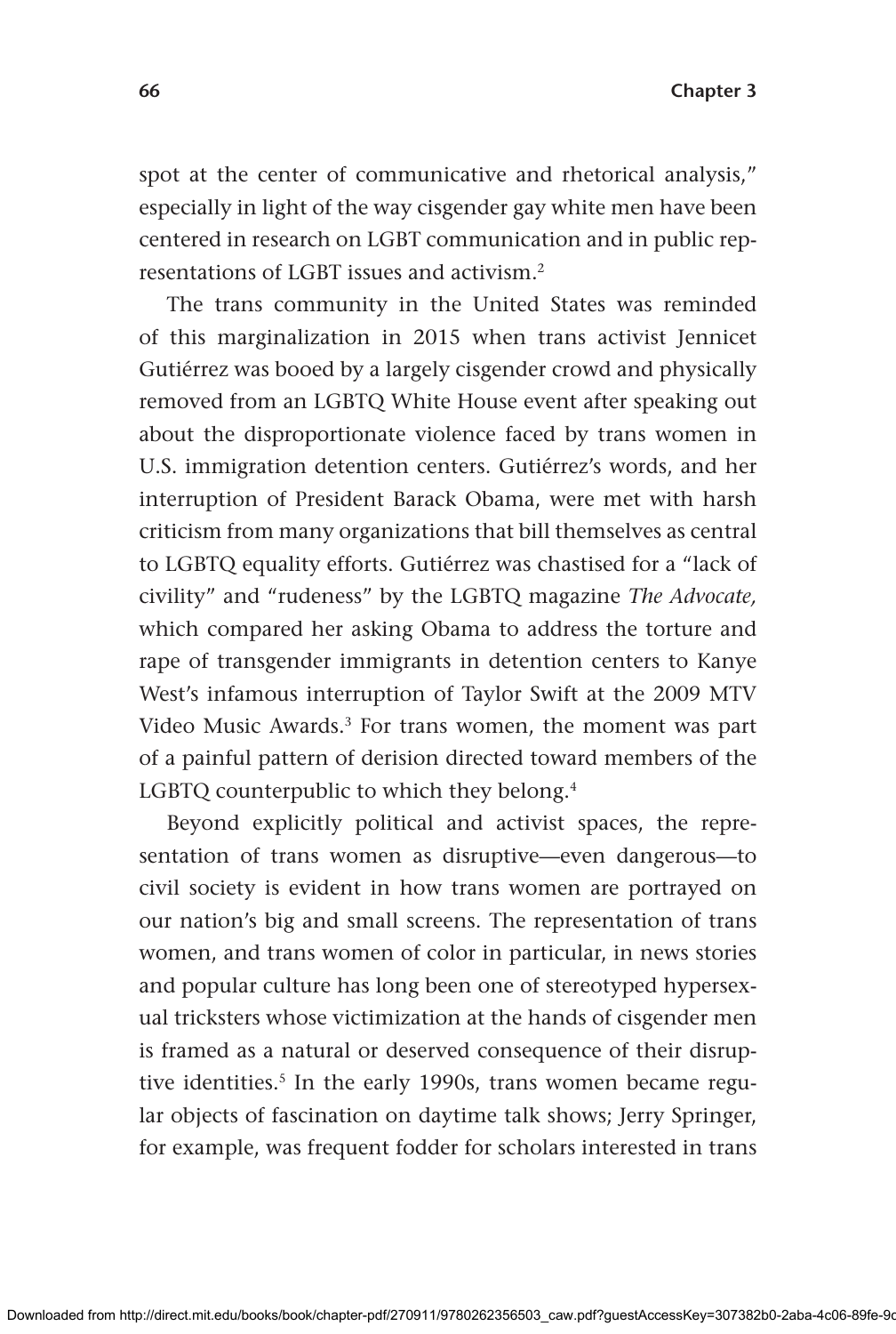representation—representations that tied trans identities to fear, deception, and freakishness.<sup>6</sup> This media trope is also iconized in *The Crying Game* (1992), a film that shows the white protagonist vomit when he realizes that Dil, the Black woman he loves, is trans. These media representations have both influenced and been influenced by larger cultural and political narratives about trans identity. In fundamental U.S. systems of governance, trans women have been deemed deviant and held responsible for the violence and discrimination they face. In the late 1990s, for example, the gay and trans panic defense became popular among some attorneys seeking to justify their clients' violent crimes against members of the queer and trans community.<sup>7</sup>

In the last thirty years, the visibility of transgender Americans has shifted significantly. In 2007, trans advocates were successful for the first time in including language addressing gender identity as a possible area of employment discrimination when the Employee Non-Discrimination Act (ENDA) was being debated in Congress. Yet this language was subsequently removed because lesbian and gay special interest groups did not think the bill could pass if it was included.8 The bill still failed. It was not until 2013 that a new ENDA, one that included trans identity, was signed by President Obama. Also in 2013 the Netflix original TV series *Orange Is the New Black* became a runaway hit in part because of Laverne Cox's compassionate portrayal of an incarcerated Black trans woman. That same year, military whistleblower Chelsea Manning came out as a trans woman. In 2014, California became the first (and only) state to pass a law banning the gay and trans panic defense.<sup>9</sup> In 2015 the very public transition of Olympic gold medalist Caitlyn Jenner helped further transgender visibility.10 As noted in chapter 2, #SayHerName was inclusive of trans victims of extrajudicial violence alongside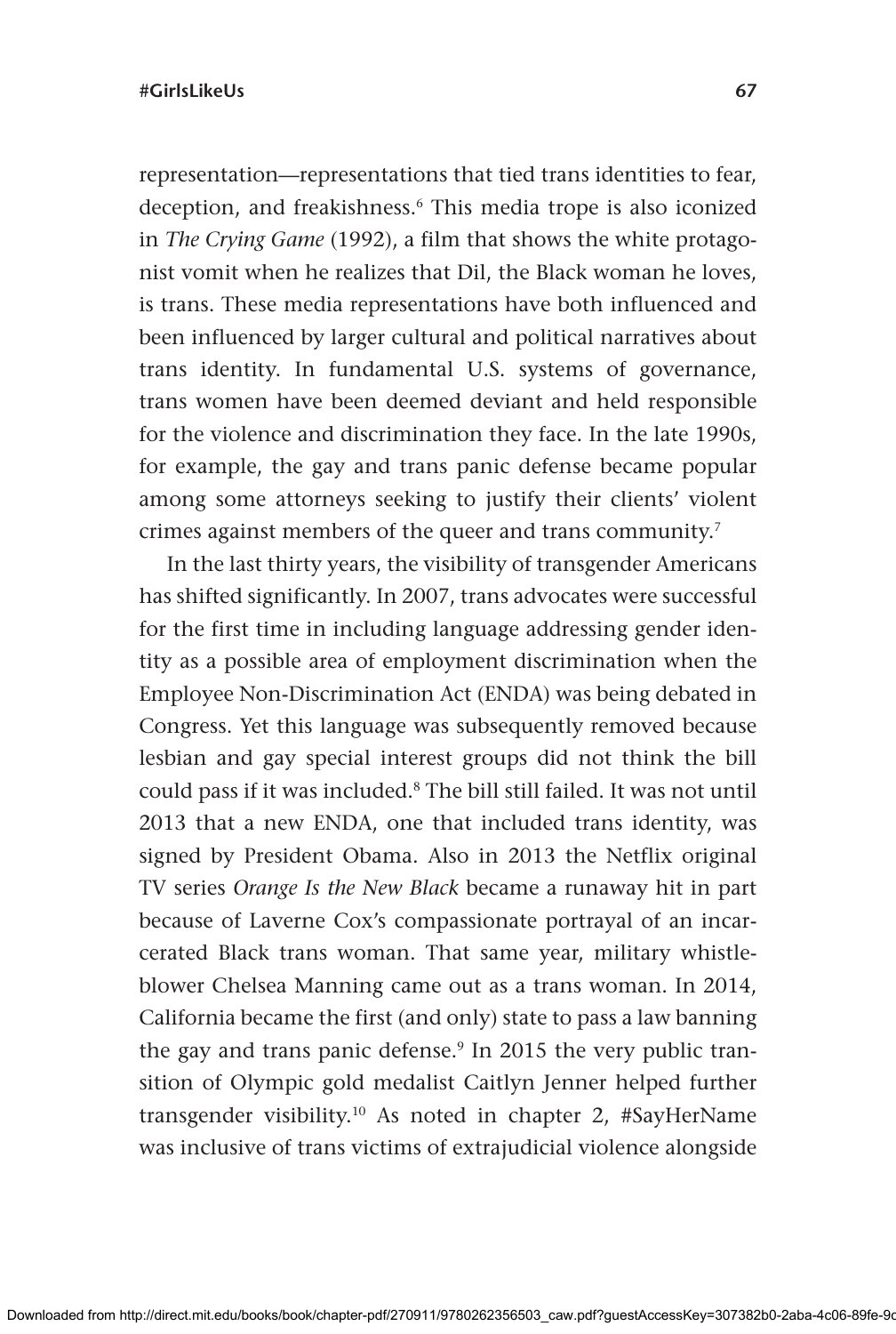their cis counterparts, furthering a necessary but unfortunate sisterhood.

Despite this visibility and progress on specific trans issues, and despite *Time* magazine's proclamation in 2014, along with a cover featuring Laverne Cox, that the United States had reached a "transgender tipping point," a "quantitative increase in media attention," as Jamie Capuzza notes, "did not equate with challenges to cisnormativity."<sup>11</sup> In fact, trans women continue to negotiate unique threats to life and health, which are further multiplied at the intersections of race, class, and sexuality.12 Along with the advances and greater visibility of recent years, trans women continue to be murdered at a startling rate. In 2014, Deshawnda Sanchez, a Los Angeles–area Black woman, became one of 225 trans women murdered that year around the globe. Sanchez was shot dead by her assailant as she pounded on the door of an L.A. residence for help. According to a 2015 report from the Southern Poverty Law Center, trans women are the group most victimized by violent hate crimes in the United States.<sup>13</sup> The year 2017 proved to be the most deadly year on record in the United States. with twenty-eight trans women murdered by year's end.14 Reports count the same number of trans women murdered in 2018.15 This deadly violence is often perpetrated by intimate partners, many of whom, in a narrative that is all too familiar, claim they were "duped" or "tricked," and became enraged to the point of murder. Further, these stories and statistics do not include the widespread harassment, abuse, and harm that trans women survive as they move about the world.

In today's popular media, Hollywood is notorious for casting cisgender, heterosexual actors as trans women, including Felicity Huffman in *Transamerica* (2005), Jared Leto in *Dallas Buyers Club*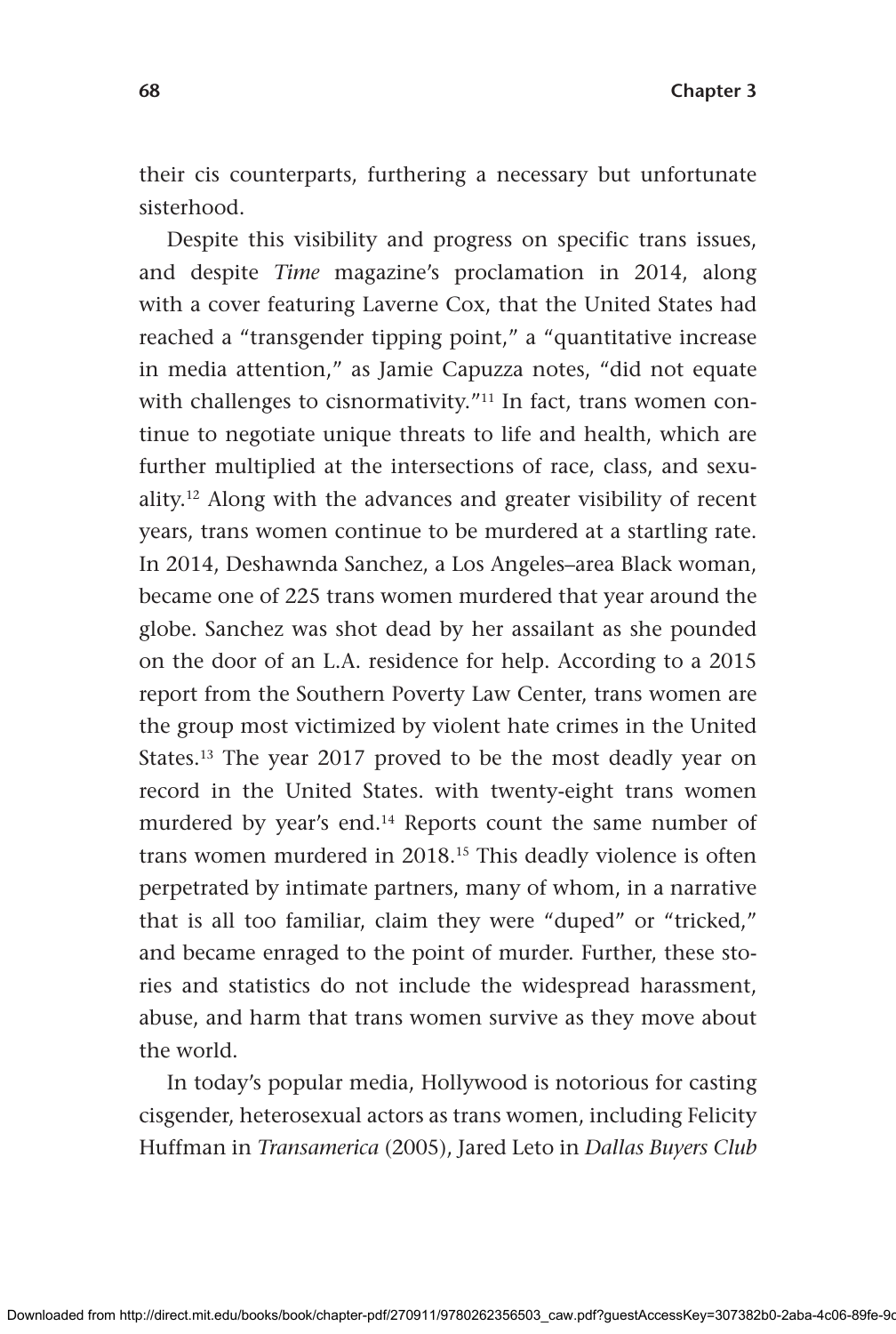(2013), Jeffrey Tambor in *Transparent* (2014), and Eddie Redmayne in *The Danish Girl* (2015), drawing critique from trans and allied communities for how such casting continues to marginalize trans actors.16 The increasing visibility of trans women did not prevent the makers of the 2015 historical drama *Stonewall*, about the uprising that birthed the LGBTQ rights movement, from erasing the role of trans women of color in activism in 1960s Greenwich Village.17 Notably, much-publicized critiques of the film's whitewashing of the Stonewall Rebellion (using the hashtag #NotMyStonewall) led to a boycott of the film and its subsequent failure at the box office. Many boycotters chose instead to fund *Happy Birthday Marsha!*, an independent film about Marsha P. Johnson, a Black trans woman who was a central figure in the Stonewall riot and in queer and trans activist circles in New York City.18 Writer and producer of *Happy Birthday Marsha!*, Tourmaline has gone on to co-author work revealing the surprising statistics that show that the increased visibility of trans women has led to more violence against them in their communities.19

Increased visibility and debate over trans issues and the simultaneous frequency of antitrans acts of violence and erasure have prompted a rise in advocacy by trans women, particularly through online media. As we illustrate in this chapter, online community building and advocacy among trans citizens and activists has been important in extending and nurturing a trans counterpublic that is actively shaping American culture and national politics.

While few and far between, previous studies investigating online trans advocacy have highlighted its important role in challenging and reshaping the way media-makers, and the nation, communicate about trans identities.<sup>20</sup> K. J. Rawson has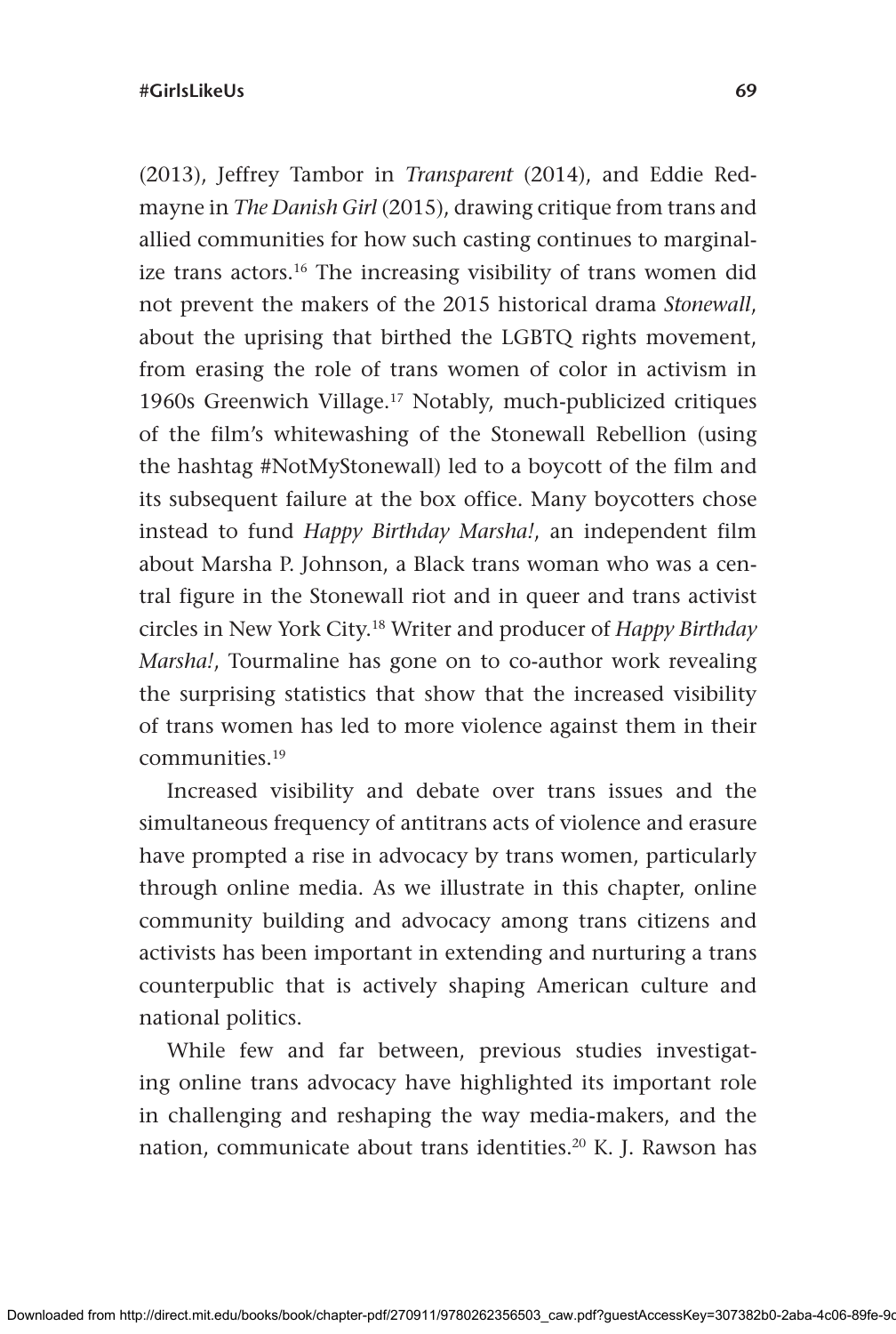compellingly argued that transgender worldmaking online is an especially important form of historical activism because "cyberspace provides a revolutionary tool for creating, sharing, and preserving trans histories that would otherwise remain untold."<sup>21</sup> Joshua Trey Barnett has detailed how blogs authored by trans people have created a "transsexual counterpublic" in which the human body is constructed as a natural and continual site of transformation, in opposition to dominant constructions of the body and gender as normatively immutable.<sup>22</sup> Likewise, we view the work of trans advocates online as particularly fruitful for the study of counterpublic identity politics because on social media, unlike in news and entertainment media spaces, trans women can communicate about and construct their identities and experiences without the fraught, incomplete, and transphobic mediation of mainstream narratives.<sup>23</sup>

Of particular interest in this chapter is the trans advocacy and communicative self-definition that have evolved on Twitter. Through an examination of the #GirlsLikeUs network and related hashtags, we illustrate how for trans women, especially trans women of color, Twitter is an important site of countercultural practice and intervention.

## **The Birth of #GirlsLikeUs**

In 2012, trans advocate, author, director, and TV host Janet Mock (an interview with whom starts on page 72) was moved to become a more outspoken activist because of the murders and suicides of queer and trans youth. She used her cultural capital as a former web editor for *Marie Claire* and digital tools such as YouTube videos and Twitter, to reach out to other trans women with messages of support and opportunities for community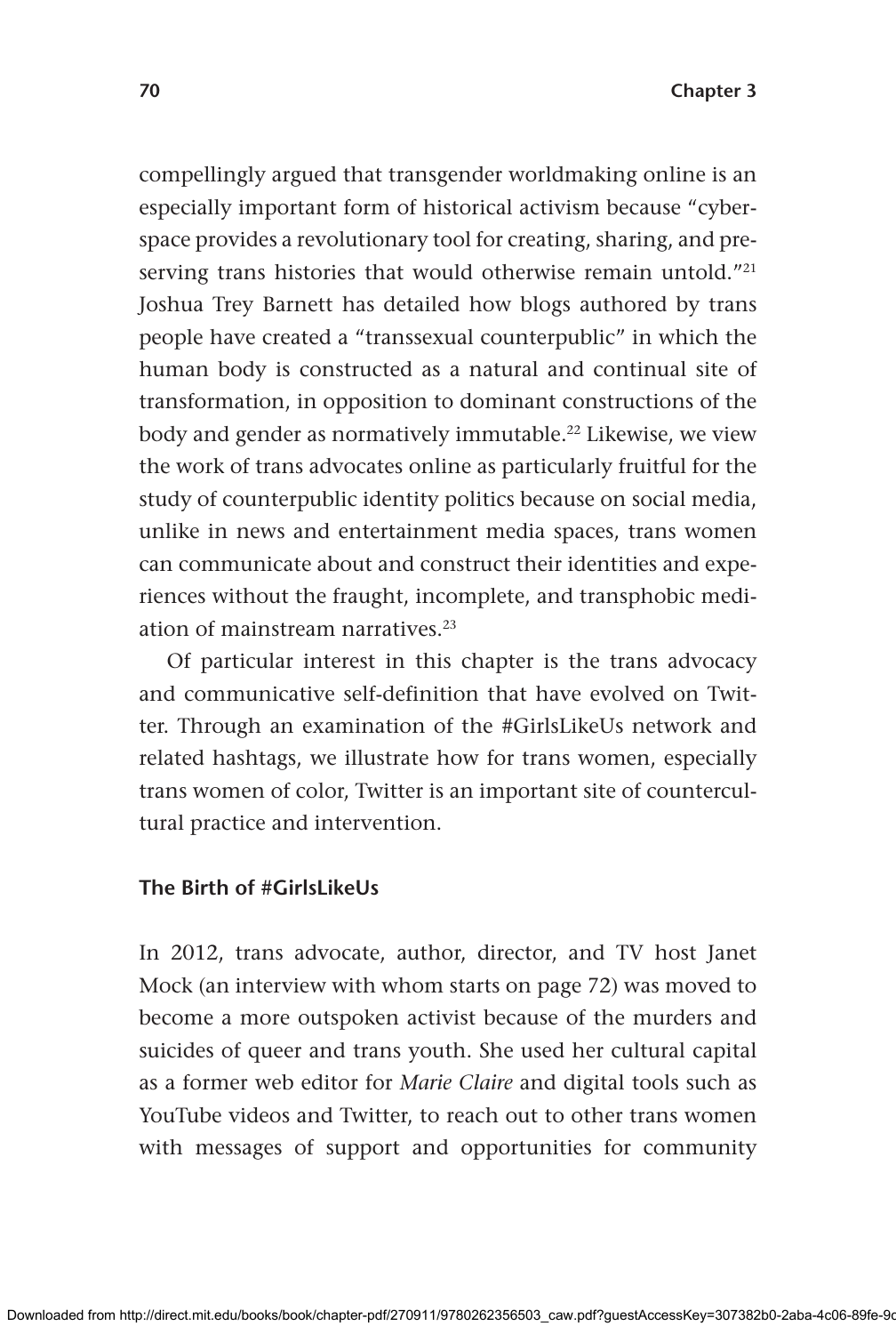#### **#GirlsLikeUs 71**

building. In explaining the origin of her hashtag #GirlsLikeUs, Mock describes her support of Jenna Talackova, a contestant disqualified from the Miss Universe Pageant for, in the words of the pageant officials, "not being a natural born female." Mock's desire to help Talackova achieve her dream led to the creation of the hashtag as a form of trans feminist community building and advocacy.24 On May 28, 2012, Mock explained on her personal blog:

So I shared Jenna's petition on Twitter, and said: Please sign & share this women's rights petition in support of transgender beauty queen Jenna Talackova & #girlslikeus: [ow.ly/9TYc6b](http://ow.ly/9TYc6b) 27 Mar 12 And that was the online birth of #girlslikeus. I didn't think it over, it wasn't a major push, but #girlslikeus felt right. Remarkably a few more women—some well-known, others not—shared the petition and began sharing their stories of being deemed un-real, being called out, working it, fighting for what's right, wanting to transition, dreaming to do this, accomplishing that. … #girlslikeus soon grew beyond me … my dream came true: #girlslikeus was used on its own without my @janetmock handle in it. It had a life of its own.

Mock has also credited activist CeCe McDonald, whom we discuss in greater detail later in this chapter, as an inspiration for the hashtag, stating on Twitter, "#BecauseOfCeCe I was inspired to begin using the phrasing #GirlsLikeUs which led to a social media visibility movement. #CeCeIsFree."25

In Mock's description of creating the hashtag we see what Michael Warner has called the "world-making" power of publics, that is, the discursive self-organization of a public among strangers that reflexively speaks to the historical and contemporary contexts of its makers and observers.<sup>26</sup> As Mock notes, other trans women quickly embraced the hashtag, using it to discuss everything from the desire to transition, to the violence of being outed in unsafe situations, to dreams of success. Through the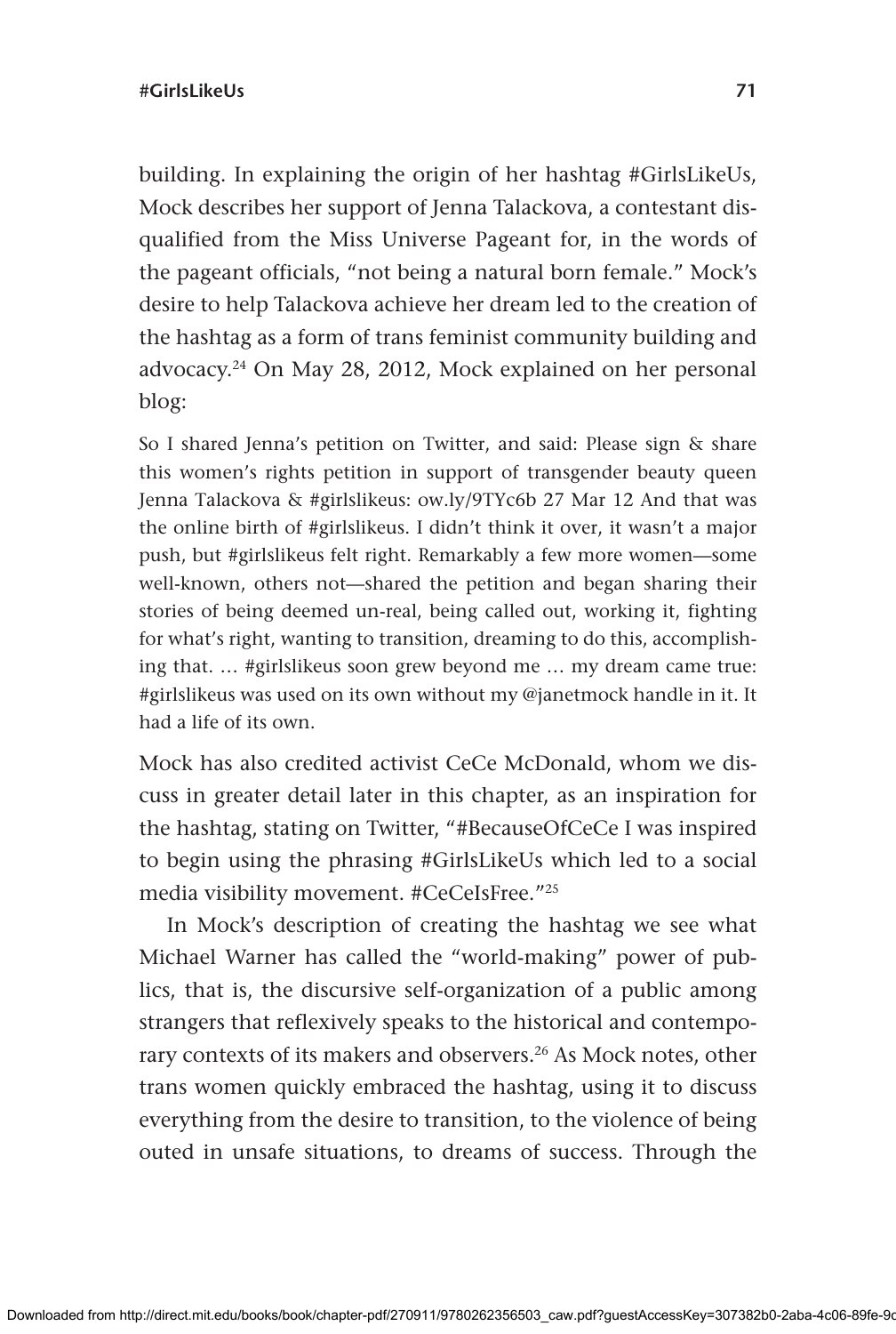discursive contributions of other trans women, the hashtag became a space for counterpublic engagement. By sharing information through the hashtag #GirlsLikeUs on Twitter, YouTube, and various blogs, Mock and other users have created a new media network through which conversations generally reserved for members of the transgender community can, and do, reach beyond it.

**Transcript of Keynote Conversation between Janet Mock and Moya Bailey from "Ways With Words: Exploring Language and Gender Conference," Radcliffe Institute, Harvard University**

#### **March 4, 2016**

**Moya Bailey**: Do you want to talk about the origins of #girlslikeus and how you've seen it shift?

**Janet Mock**: Twitter was a different thing in 2012. I joined Twitter in 2009, and I remember wanting to have a space where I could talk about certain things, and for folks to not necessarily know what I was talking about, but then for folk that do know what that space is, they'll get it and know, right, and then they can engage. And so when I hashtagged #girlslikeus, it was a space where trans girls and women could come together and talk about our issues, our resources, share resources and experiences, have a sounding board, and link up. And what I've seen is that it's led to real life friendships for people. Even in my own space, because I created that hashtag, I connected with people. I connected with other trans women who are now friends of mine—deep, deep friends who I had never known before I created that hashtag. And I've seen that happen for other folk, so the hashtag was like a connector. … I don't even use it as often as I used to, because now it has its own world. It's a part of other people's lives. They put it in their Twitter bios, instead of saying blatantly, "I'm a trans woman," they just say #girlslikeus. It's a wink and a nod. The girls know.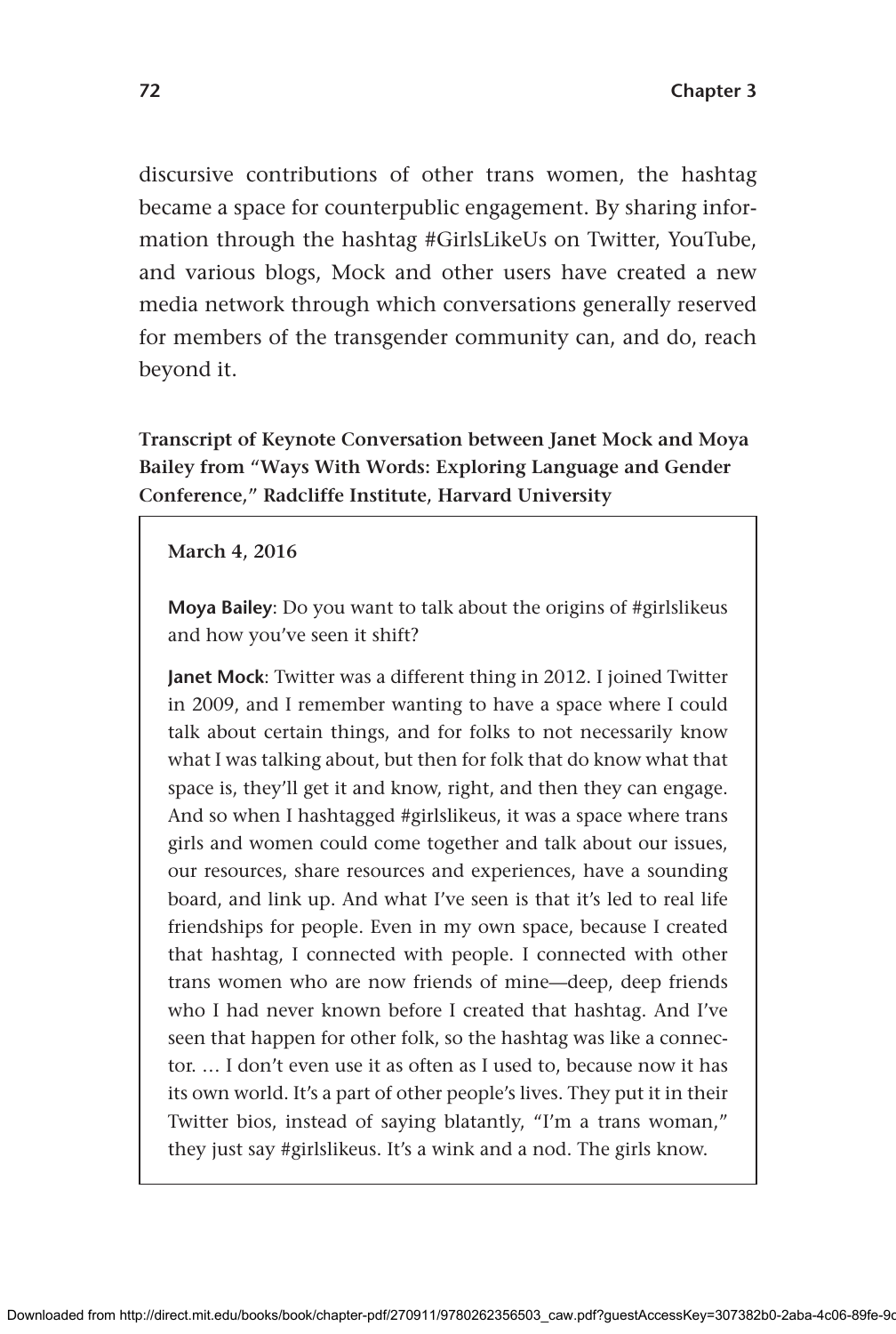**MB**: I was really excited to see it in *Her Story*. There's a moment where the two characters talk about #girlslikeus.

**JM**: *Her Story* is a project that was created by Jen Richards, who is a trans woman, and starring Jen Richards and my other friend Angelica Ross. We met through #girlslikeus. I was going to a speaking engagement in 2012 in Chicago, and I DM'd them through Twitter, and was just like, "Let's get together." And so they became friends because I linked them together. So it was a great connector. That's what #girlslikeus is.

**MB**: Is there anything that's exciting you about the way that language and words are moving in this moment?

**JM**: Yeah! So, what excites me is the fact that we all, now, have access. Our phones are like extensions of ourselves, and they carry so much stuff on them. And so the fact that I'm constantly communicating with people—on Snapchat, on Twitter, on Tumblr—I can follow a Tumblr tag and may not understand what it's talking about, but will be taught that day about someone else's experience. I feel like, because we have tools to create, we can now broadcast our lives. We don't need to wait for a network or a producer to come and tell us, "I want to do a story on your life." No—I do a story on my life every day. And so in that way, I no longer have to look at mainstream media to represent and reflect me. I can go to a hashtag and find more people that reflect me. I can find my people. And then I can find myself. And then I can be empowered because I found my people and myself to then share myself with the world.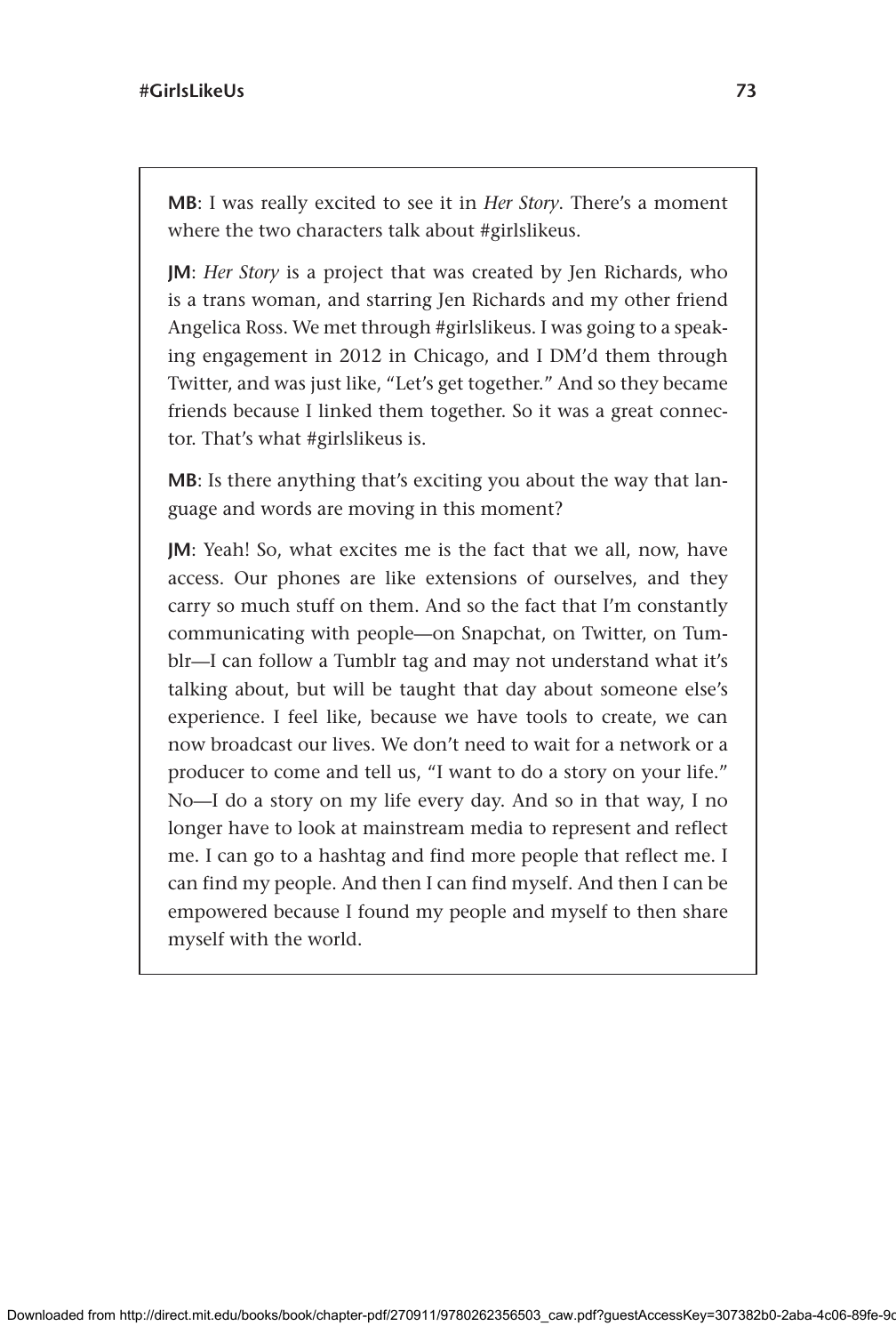#### **Characteristics of the #GirlsLikeUs Network**

We collected data for #GirlsLikeUs for two years, from July 2013 through the end of June 2015. During that time, #GirlsLikeUs was tweeted or retweeted more than 100,000 times by more than 60,000 unique users. Though relatively modest in size compared with other hashtags we examine in this book, as a network of tweeters connected by retweets and mentions, the #GirlsLikeUs network has several unique features. First, the conversation is dominated almost entirely by Janet Mock and actress Laverne Cox, whose tweets were retweeted thousands of times more often than the next most retweeted people in the network. The network grew steadily, if slowly, throughout the two years we observed, with an average of dozens to hundreds of tweets appearing per day, with the exception of two spikes in activity: in December 2014, when Mock, Cox and twelve other trans women appeared on the cover of *CANDY* magazine, and in June 2015, when Caitlyn Jenner appeared on the cover of *Vanity Fair* magazine. These upticks in activity were fairly modest, however, and driven by increased activity among core members of the network rather than by a sudden influx of new members (as happened with hashtags discussed elsewhere in this book).

#GirlsLikeUs is a broadcast network, or a network in which most people retweet messages authored by a small number of prominent users.27 Almost one-third of the tweets we examined originated from either Mock or Cox, and half originated from the top ten most retweeted members of the network, which include other trans women advocates and celebrities, such as Carmen Carrara and Geena Rocero, trans activist groups such as Trans March, and mainstream media outlets that published articles about trans women during the time our data were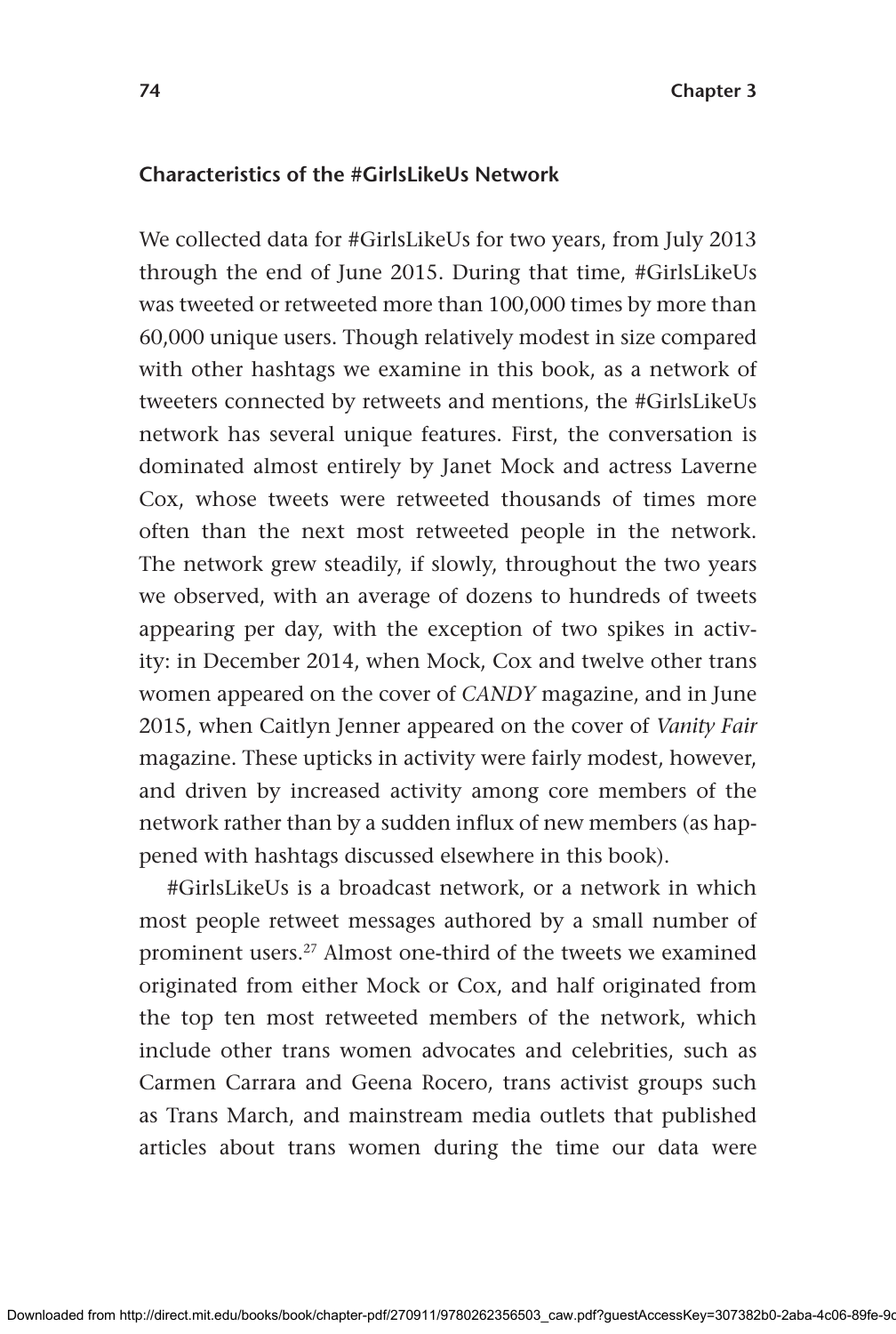collected (including *Vanity Fair*). When we look more broadly across the network, we see a remarkable level of cohesion among those using the #GirlsLikeUs hashtag, with most people tweeting at or about one another, in addition to engaging with the most retweeted members of the network. The average distance between members of the network is just slightly over three, meaning that any given person in the network is in communication with any other through just two intermediaries. Combined with the disproportionate number of tweets originating with Mock and Cox, this suggests that most people in the network are either engaging directly with Mock and Cox or engaging with people who are.

The network structure also provides evidence of a cohesive conversation stemming from Mock and Cox and centered on inclusion and affirmation of trans women. Consider the following network visualization: Mock and Cox and their followers constitute the majority (just over 75 percent) of the network, shown wrapping around the upper-right portion of the image. In the lower left is a subcommunity that is almost entirely detached from the rest of the network. This subcommunity is centered on two self-identified conservative women, @xoCAMILLAxo and @Meeeech\_L, who tweet primarily about conservative political issues. They tweet frequently and are often retweeted by other users who are in conversation neither with the main portion of the #GirlsLikeUs network nor with one another. Of note, @xoCAMILLAxo and @Meeeech\_L turn up in our search results not because they use #GirlsLikeUs or related content in their tweets but because both had set their profile *locations* to #Girls-LikeUs, which attaches the hashtag to the metadata about their tweets. This has the effect of adding the hashtag to every tweet they write and returning their tweets in search results, regardless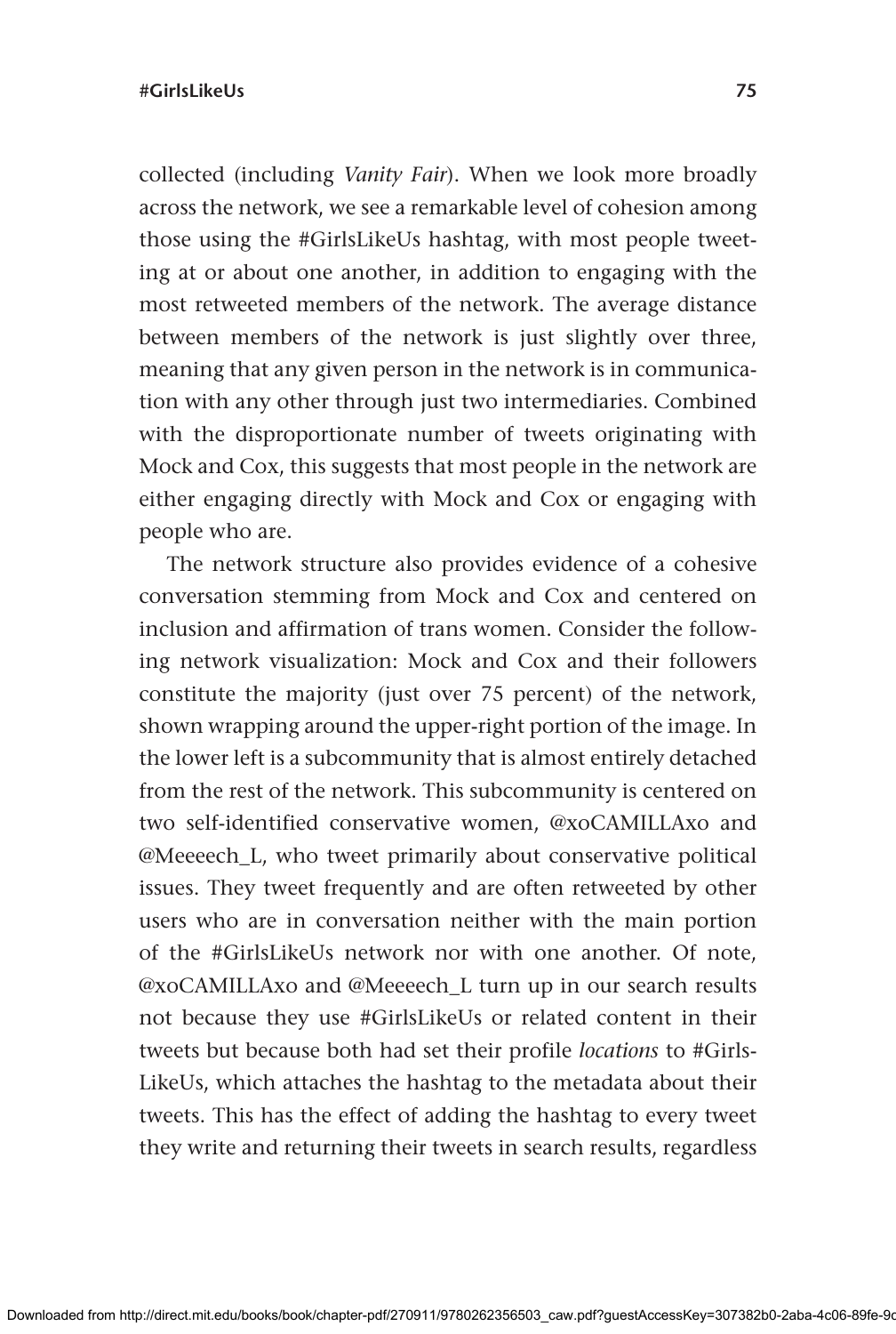of whether or not the hashtag appears in the text of their tweets (and there is no evidence it ever does). Although we can only speculate about their motivations for including #GirlsLikeUs in their profile information but not in the content of their tweets, because both women tweet frequently, and because their tweets turn up in search results for the hashtag, we can be reasonably sure that the broader community of tweeters using #GirlsLikeUs is aware of their existence. So @xoCAMILLAxo and @Meeeech\_L's nearly complete separation from the rest of the #GirlsLikeUs network is no accident—the community has assessed the content of their tweets and chosen not to engage with it. This divide underscores how #GirlsLikeUs is predominantly a bounded community, centered on trans women with progressive politics and sustained by a consistent, if not especially large, stream of daily trans-positive tweets.

The exclusion of @xoAMILLAxo and @Meeeech\_L from the rest of the #GirlsLikeUs network serves as a reminder that neither a particular identity (@xoAMILLAxo is trans) nor the incidental use of a hashtag (in the case of @Meeech\_L, who has since removed the hashtag from her location and no longer appears in the network) is enough to gain membership in a counterpublic that centers a particular set of identity politics. Rather, counterpublic membership is earned primarily through political positions and community connections, with identity mattering only to the degree that it is intertwined with the other two. For the vast majority of Twitter users engaging in conversations using the hashtag, #GirlsLikeUs is a space to talk through the ways that trans identity, along with other forms of social oppression, including racism and poverty, has an impact on daily life. Thus conservative users who reject the importance of these issues are summarily ignored.<sup>28</sup>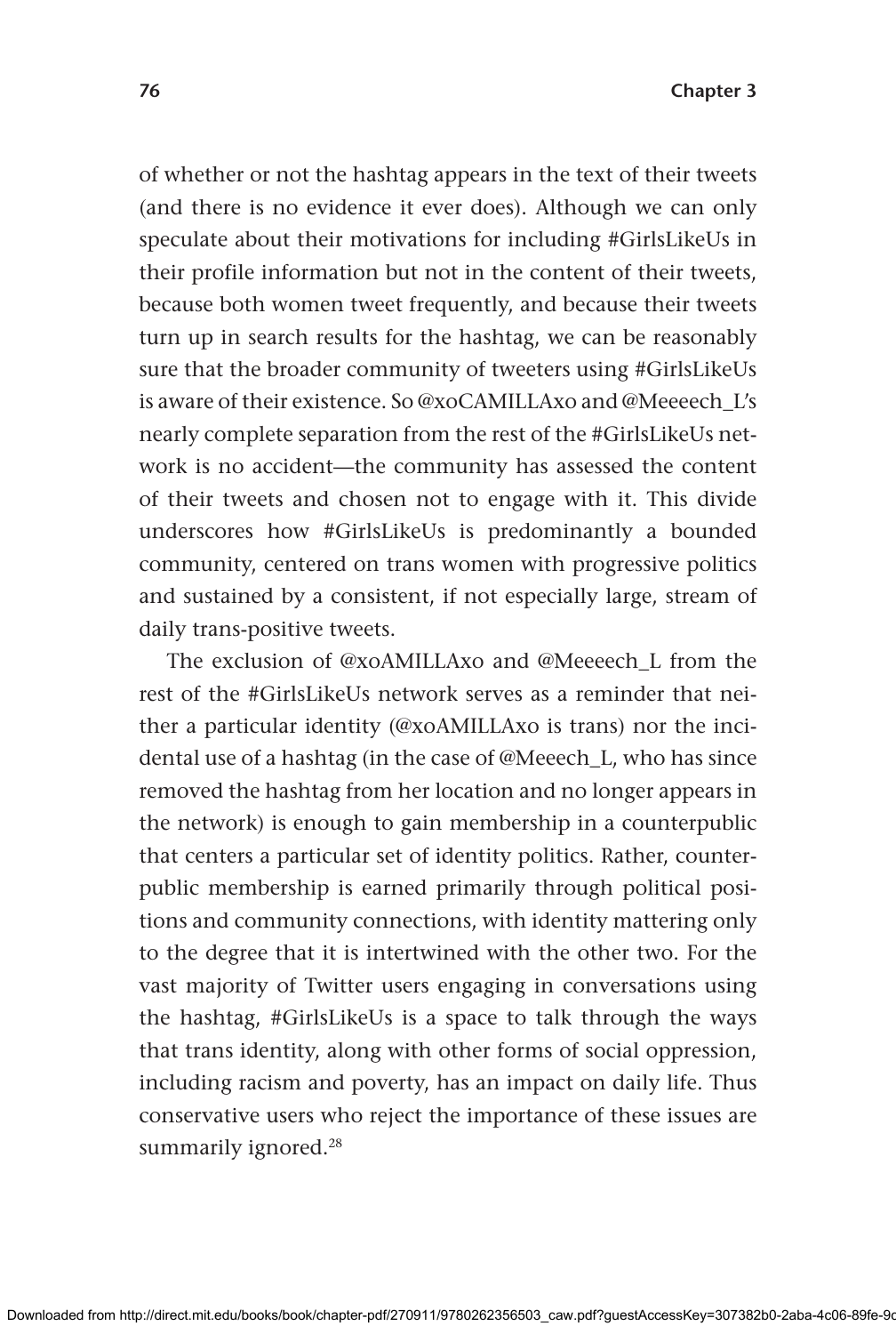

#### **Figure 3.1**

Visualization of #GirlsLikeUs retweet and mention network. This graph was generated in Gephi using the Fruchterman-Reingold force-directed layout algorithm.

## **Narrating the Lives of #GirlsLikeUs**

Trans women use #girlslikeus in three primary ways: (1) to connect with one another on every day, often mundane, experiences, (2) as a way to advocate for trans issues and rights (particularly through critiques of mainstream representations of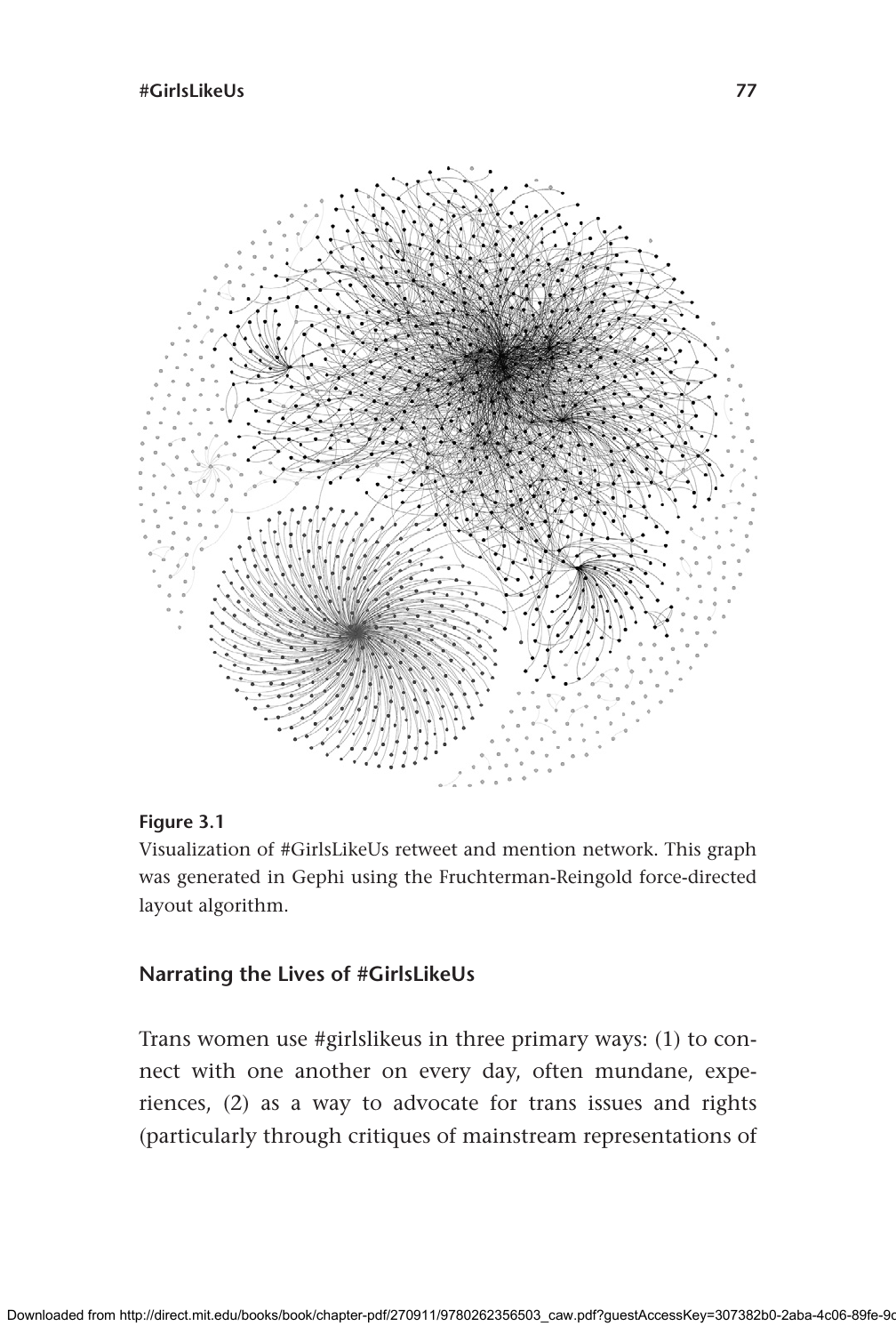trans people and anti-trans violence), and (3) to celebrate the accomplishments of trans women. This third use of the hashtag often overlaps with the previous two.

#### **Building Community**

Members of the #GirlsLikeUs network regularly tweet about their day-to-day lives and challenges. Discourse about quotidian experiences, which includes, for example, accounts of sick relatives and breakups, works to both center and normalize trans voices and experiences by illustrating how trans women's lives are not as unrelatable as popular culture would suggest. These tweets are meet within the network by words of encouragement and expressions of friendship. For example, trans businesswoman @angelicaross shared, "I'm regaining at least 20 hours of my life back a week moving to Chicago! More time for my spirit, tennis, yoga & friends #GirlsLikeUs."29 These kinds of positive-toned shares are frequent in the network, as are words of support and encouragement. In response to a tearful video posted by trans teen homecoming queen Cassidy Lynn Campbell about the online bullying she was experiencing, Janet Mock tweeted, "Dry those tears, babydoll. You are a bright, shining star, @xocassidylynn! #girlslikeus."30 This rapport building between members of the network does important discursive community-building work, shaping cultural solidarity and providing important emotional and psychological support.

#### **Creating Change**

#GirlsLikeUs tweets that focus on advocating for trans issues and rights do so by elevating the voices and history of trans women and sharing facts and information about trans experiences with injustice. These tweets are educational, a call to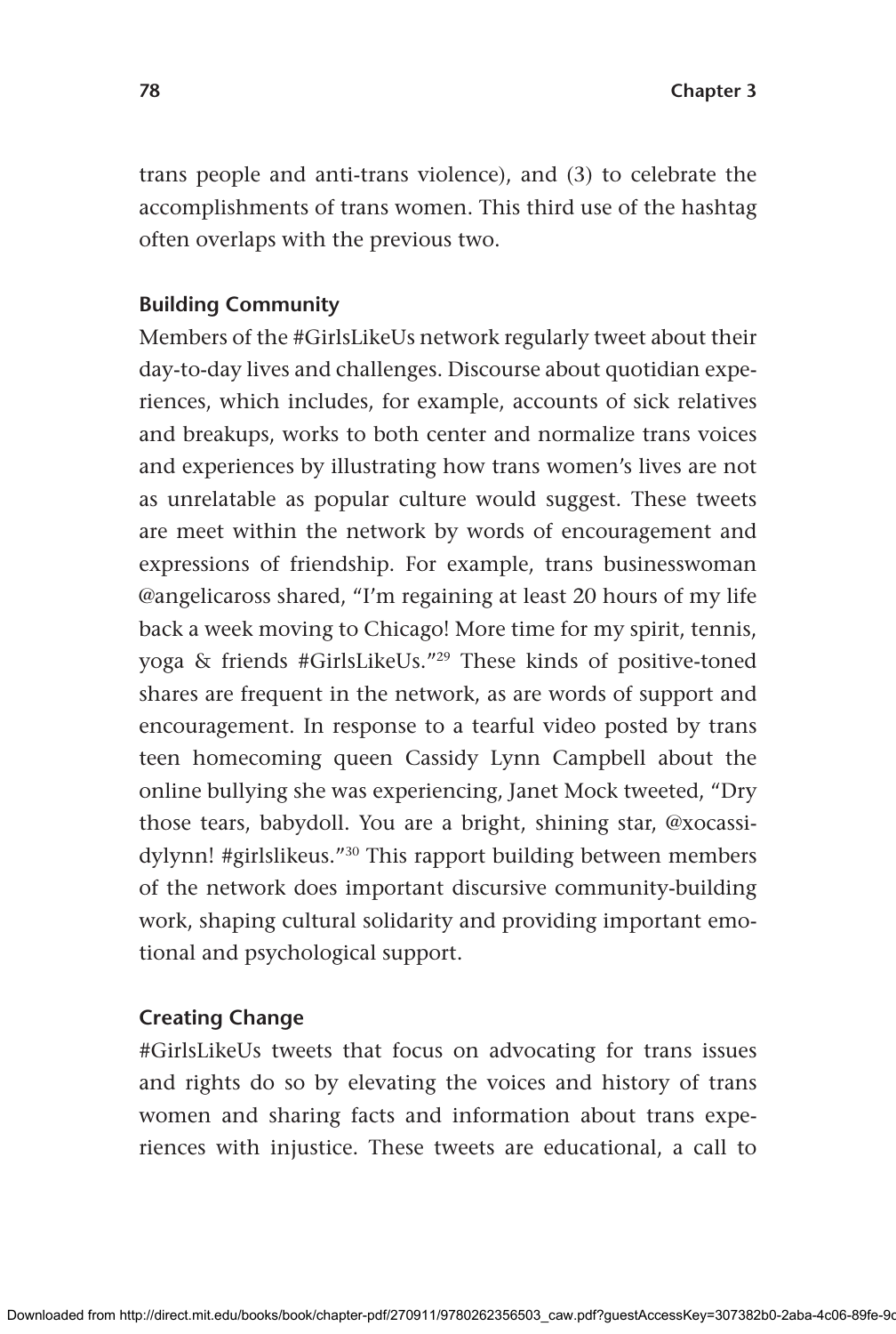

You can watch the entire documentary for free online. colorlines.com

#### **Figure 3.2**

Trans March #GirlsLikeUs tweet about activist Marsha P. Johnson.

action, or both. For example, Trans March (@TransMarch) a San Francisco organization that works to "inspire all trans and gender non-conforming people to realize a world where we are safe, loved, and empowered,"31 regularly tweets educational and biographical information about trans activists and figures like Martha P. Johnson, Jazzie Collins, Billie Cooper, and Chelsea Manning.

Tweets in this category also work to connect issues of trans liberation to intersectional concerns of poverty, racism, and sexism. For example, Janet Mock connected the case of CeCe McDonald to that of Trayvon Martin, the Black Florida teenager killed by neighborhood watchman George Zimmerman, whose case we consider in the next chapter. By using the hashtag #JusticeforTrayvon alongside #GirlsLikeUs and #FreeCeCe, Mock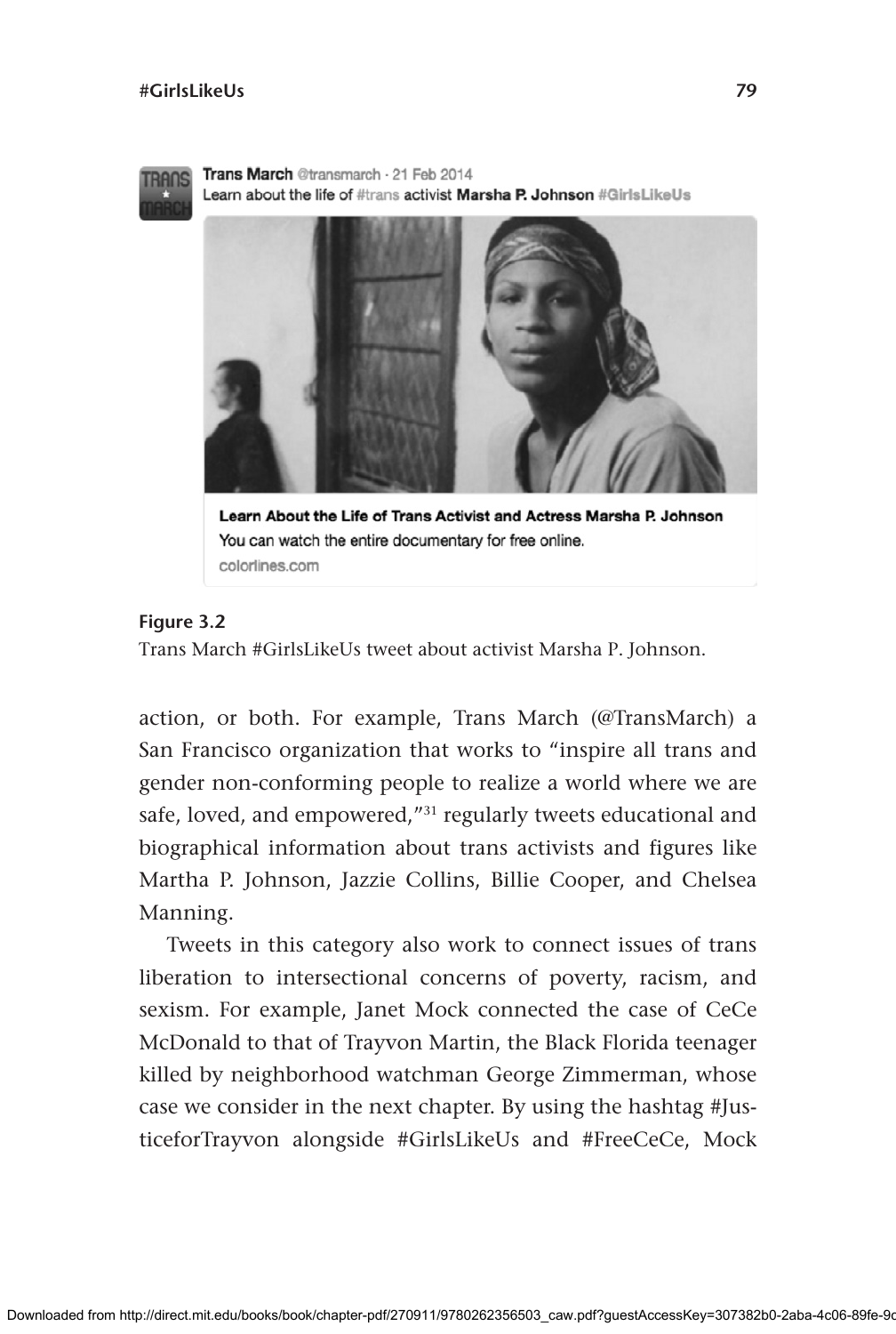|  | <b>Janet Mock @ @janetmock <math>\cdot</math> 5 Aug 2013</b><br>NEW blog by @Free_CeCe on #justicefortrayvon, racism & her sense of<br>"survivor's guilt" supportcece.wordpress.com/2013/08/04/inj #freecece<br>#girlslikeus #twoc |                                                                                                                                                                                                                                                               |
|--|------------------------------------------------------------------------------------------------------------------------------------------------------------------------------------------------------------------------------------|---------------------------------------------------------------------------------------------------------------------------------------------------------------------------------------------------------------------------------------------------------------|
|  |                                                                                                                                                                                                                                    | Injury and Insult: Trayon Martin, racism in the syste<br>As I sit and watch Michelle Alexander and Chris Hayes<br>have a conversation about race, as well as all of the<br>nation in light of the George Zimmerman acquittal, it<br>supportcece.wordpress.com |

#### **Figure 3.3**

Janet Mock tweets #FreeCeCe, #JusticeforTrayvon, and #GirlsLikeUs.

illustrates the connection between anti-Black violence and trans identities, often left out of conversations on racial profiling. At the same time, Mock makes the issue of anti-Black violence, too often excluded from the mainstream LGBT movement, central to her brand of trans advocacy.

In a similarly intersectional spirit, Laverne Cox uses the mantle of sharing content about, as well as many of her public interviews on, the hit Netflix series *Orange Is the New Black* to discuss issues facing trans prisoners and to advocate for prison reform. For example, after her first appearance on the (since canceled) *Melissa Harris Perry Show*, Cox tweeted, "Check out the video of my #nerdland debut today. We talk about @OITNB and prison policy <http://t.co/SuE1pJvuej>@MHPshow #girlslikeus."32 Here, Cox connects the hashtag to a policy conversation on incarceration while maintaining the casual tone of the #GirlsLikeUs network and calling in *OITNB* (@OITNB) and the *Melissa Harris Perry Show* (#Nerdland) fans. This illustrates how the hashtag is used as a kind of prompt to a community of fans and allies who, because of shared ideologies and tastes, are invested in the lives, successes, and inequalities faced by trans women.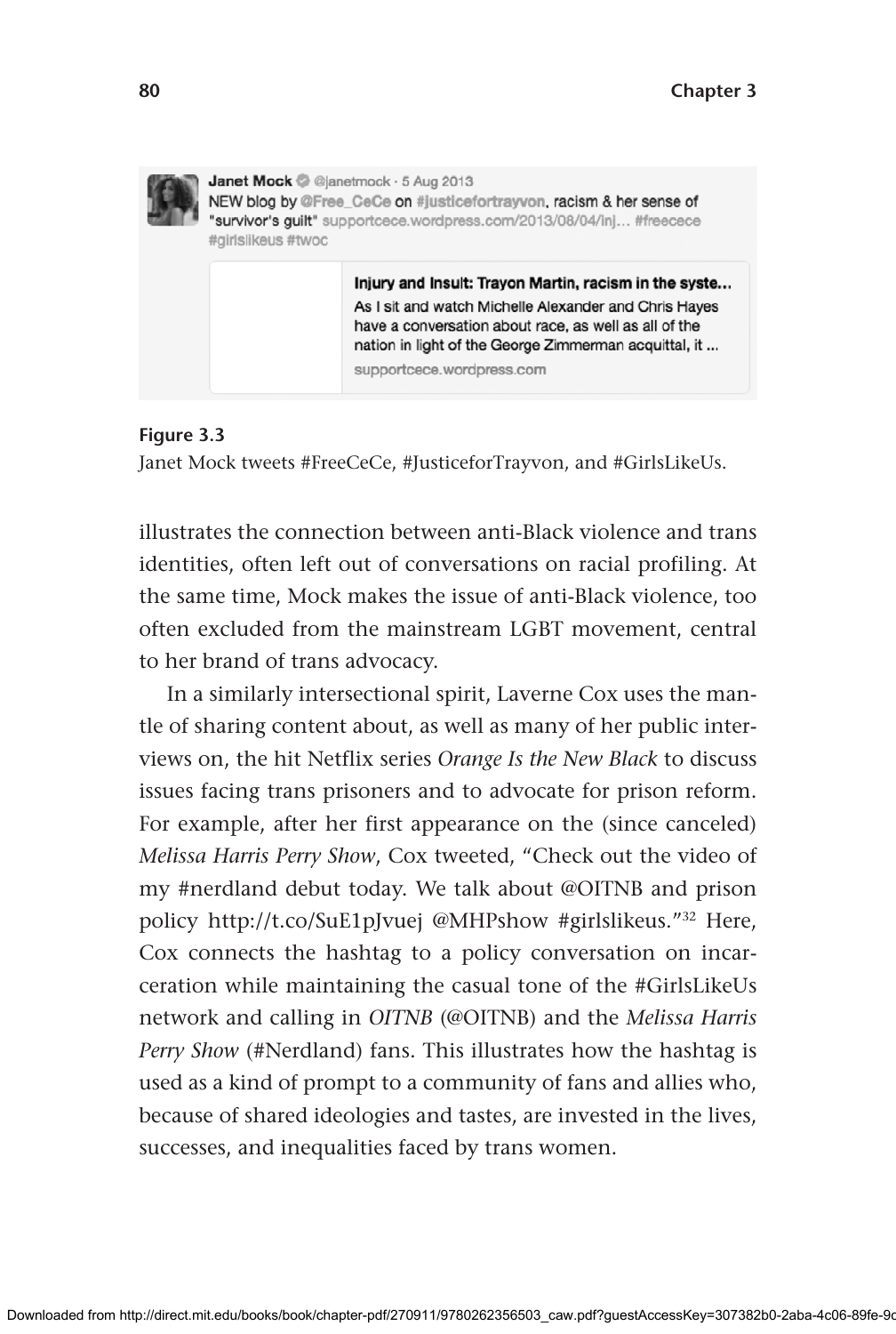#### **#GirlsLikeUs 81**

What is notable in these examples, and throughout #Girls-LikeUs advocacy, is the centering of intersectional experience. In particular, women of color activists and stories about intersectional activism are widely visible in the #GirlsLikeUs network. Thus, not only does the discourse created in the network contribute to an educational project on trans rights and issues, it also works toward framing the solutions to antitrans violence and transphobia as inextricably tied to fights against racism and sexism. Such hashtagged advocacy contributes to what Sarah Florini has called a "recontextualization" of mainstream social movement memory<sup>33</sup>—in this case, a recentering of trans experiences in civil rights, LGBT, and feminist projects.

## **Celebrating Trans Lives**

#GirlsLikeUs users frequently engage in celebrating trans women's accomplishments and visibility. Often this overlaps with advocacy narratives that celebrate trans activists and with community-building narratives that highlight the rise and accomplishments of trans women. For example, trans model Geena Rocero publicized a photoshoot in *Glamour Magazine* using #GirlsLikeUs beside the hashtag for her own trans advocacy organization, Gender Proud, and the hashtag #TransRevolution. Here we see Rocero connecting her accomplishments as a trans women and public personality—profiled in a mainstream women's magazine—to trans advocacy work offline and to the digital community constructed through #GirlsLikeUs. As is common in the #GirlsLikeUs network, Rocero's tweet was responded to with words of encouragement, including from Janet Mock, who replied, "gorgeous + glowing! Can't wait to pick up my copy! #genderproud #girlslikeus."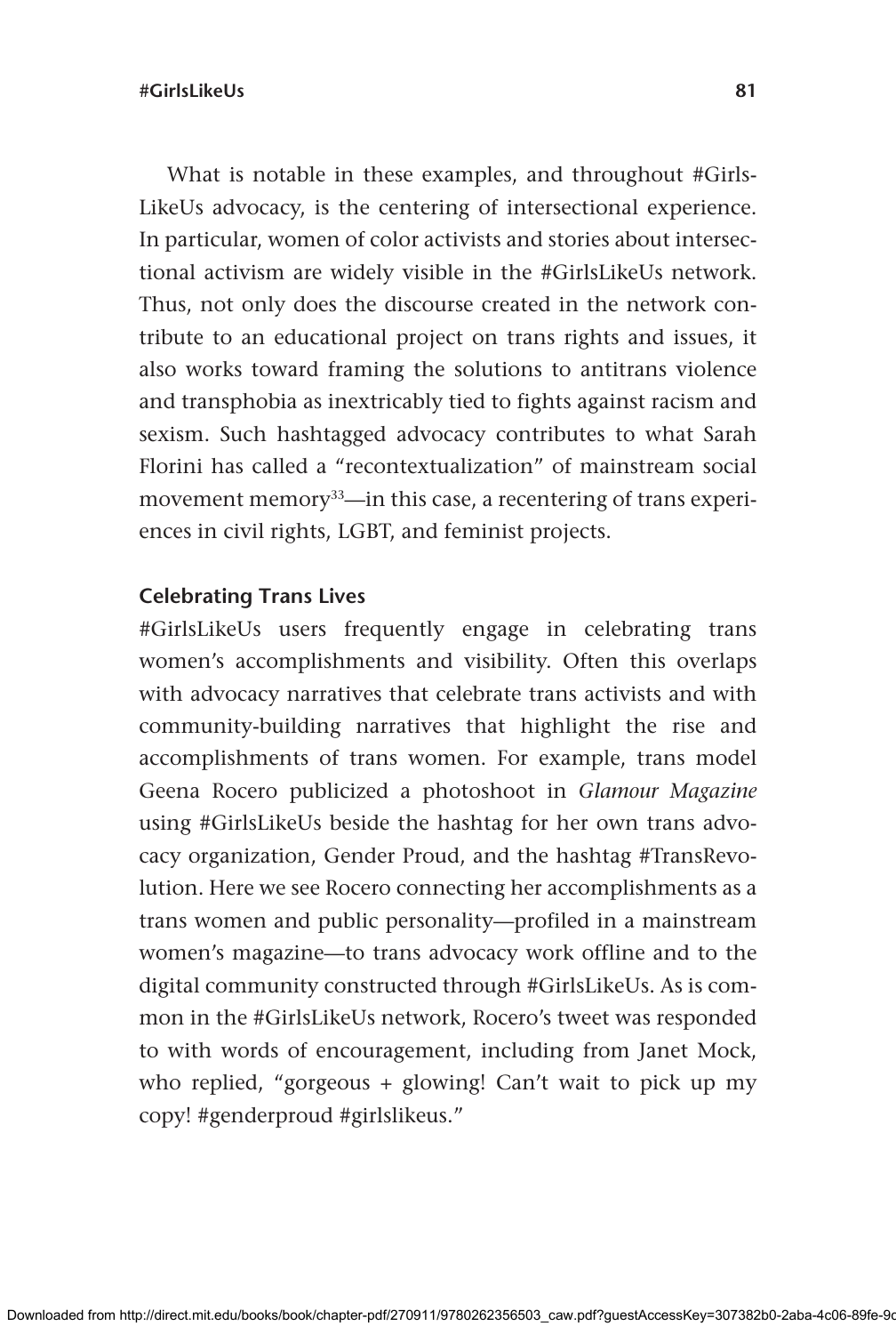

*<u>®</u>* Follow

Friends grab a copy @glamourmag Sept Issue.Turn Page 256. In depth story #genderproud #girlslikeus #transrevolution



#### **Figure 3.4**

Geena Rocero tweets about her *Glamour* magazine profile with #Girls-LikeUs, #GenderProud and #TransRevolution.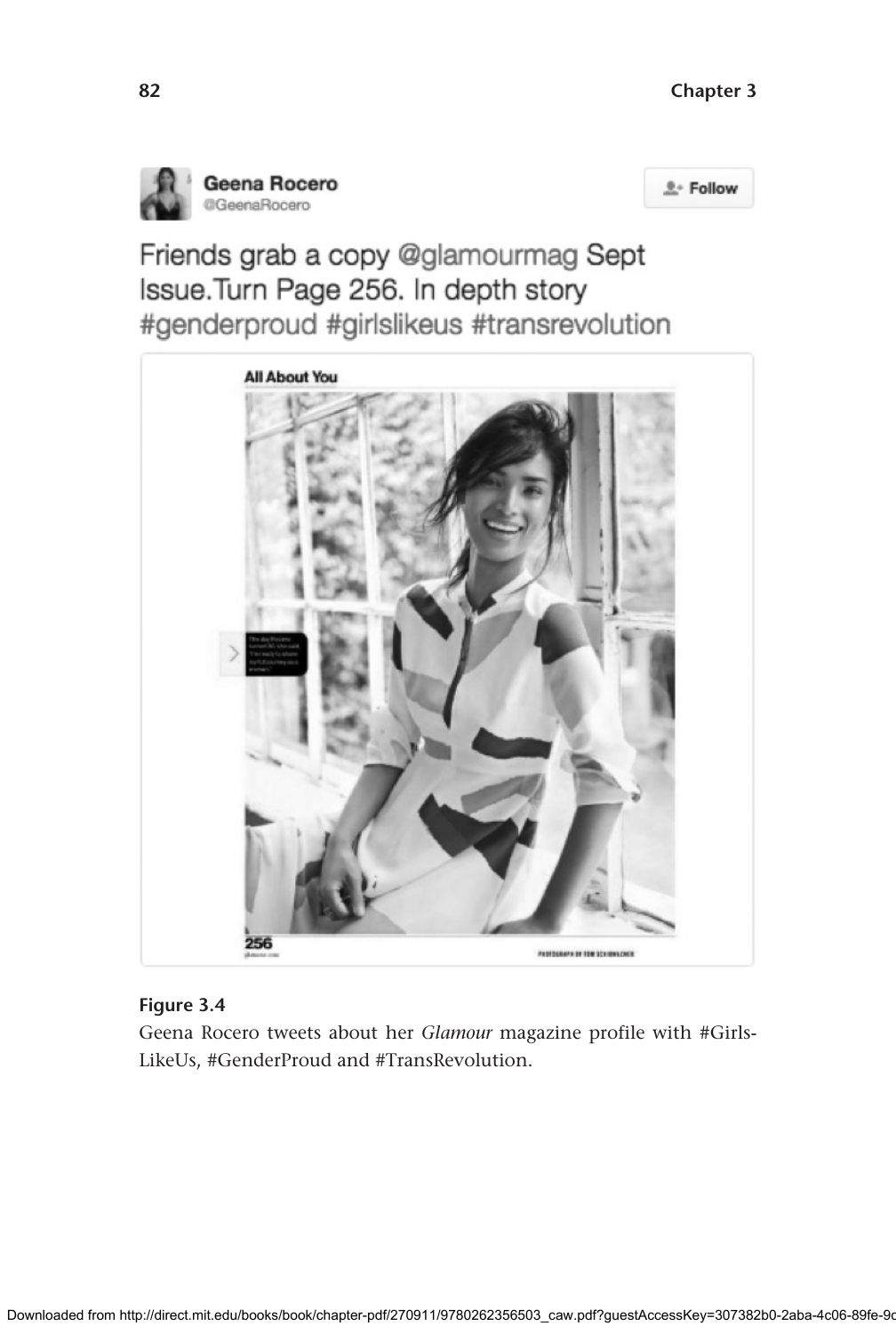Many members of the #GirlsLikeUs network, even those who are not celebrities, use the hashtag to celebrate their accomplishments, including starting new jobs, taking a new step in gender confirmation, or making a cross-country move. Here again, we see how the hashtag works to build community from within while centering and normalizing trans lives to outside observers. For example, Angelica Ross tweeted that she was "just interviewed by @Forbes on #TransTechSocial & my journey as a Black trans entrepreneur! Thanks @ClairJoyFarley! #GirlsLikeUs." This tweet, while a celebration of her own accomplishment (being interviewed by *Forbes*), also works to build community by mentioning Trans Tech Social, the development and employment community Ross founded for trans and gender-nonconforming people, and by thanking Clair Farley, an advocate for trans people in business and media.

#### **Broadening the Counterpublic**

As the above examples illustrate, the #GirlsLikeUs network made frequent use of co-occurring hashtags to broaden conversations about trans women's experiences. While considering the connections between #GirlsLikeUs and broader conversations about trans women, we find a number of other co-occurring hashtags that both reinforce and extend the conversation that emerged on #GirlsLikeUs. The most common co-occurring hashtags include references to trans people, women, and women of color in general (such as #trans, #Tgirl, #twoc), references to specific trans women in the news (such as #CallMeCaitlyn, referring to Caitlyn Jenner, and #IslanNettles, a Black trans woman murdered in a 2013 hate crime), and references to general issues that are important to members of the trans counterpublic (#education, #tolerance).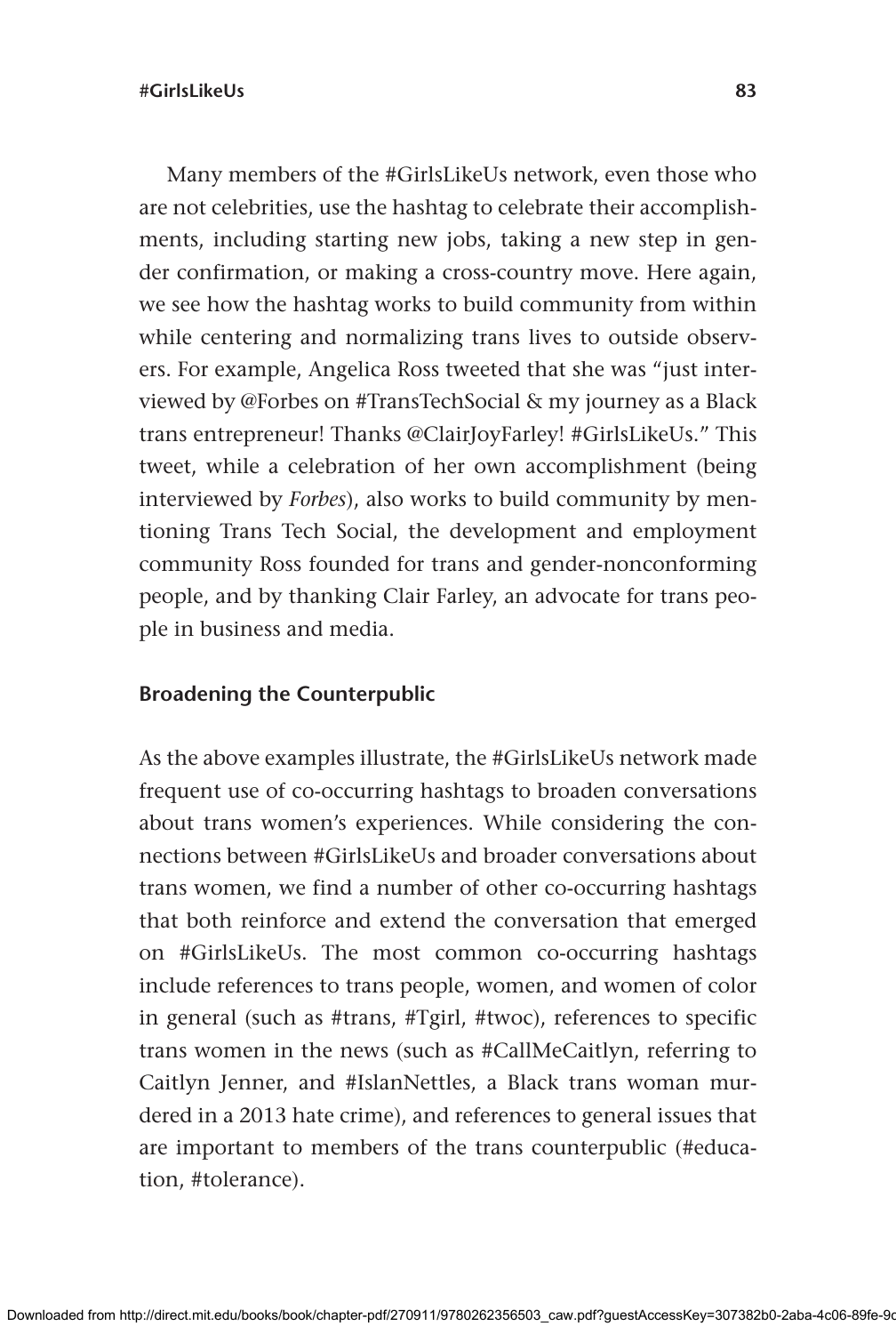Of particular interest here are co-occurring hashtags popularized by Janet Mock and Laverne Cox, the central shapers and broadcasters of the #GirlsLikeUs network. These include #FreeCeCe, a hashtag used to advocate on behalf of CeCe McDonald, #RedefiningRealness, which is drawn from the title of Mock's 2014 memoir, and #TransIsBeautiful, which Cox began to encourage diverse media representations of trans people.

#FreeCeCe and the related hashtag, #BecauseOfCeCe, appeared alongside #GirlsLikeUs hundreds of times, especially at the start and end of McDonald's incarceration. As part of the broader conversation on trans rights, the #CeCe hashtags often co-occurred with both #GirlsLikeUs and other references to the trans community at large (such as #trans and #twoc). #RedefiningRealness is among the most common hashtags co-occurring with #GirlsLikeUs, ranking in the top twenty overall, with the hashtags appearing together in thousands of tweets. #TransIs-Beautiful also commonly appeared alongside #GirlsLikeUs. Though used less frequently overall than #RedefiningRealness, and less frequently with #GirlsLikeUs, there are still hundreds of examples of the hashtags being used together. Inverting the analysis and looking at hashtags co-occurring with #Redefining-Realness and #TransIsBeautiful, we find #GirlsLikeUs the most common in both cases, by a considerable margin. Together, the co-occurrence of #RedefiningRealness, #TransIsBeautiful, and #FreeCeCe with #GirlsLikeUs illustrates how digital counterpublics expand community-building and advocacy efforts through the discourse of hashtags.

## **#FreeCeCe**

In June 2012 a then twenty-three-year-old CeCe McDonald was accosted by bar patrons in downtown Minneapolis, Minnesota.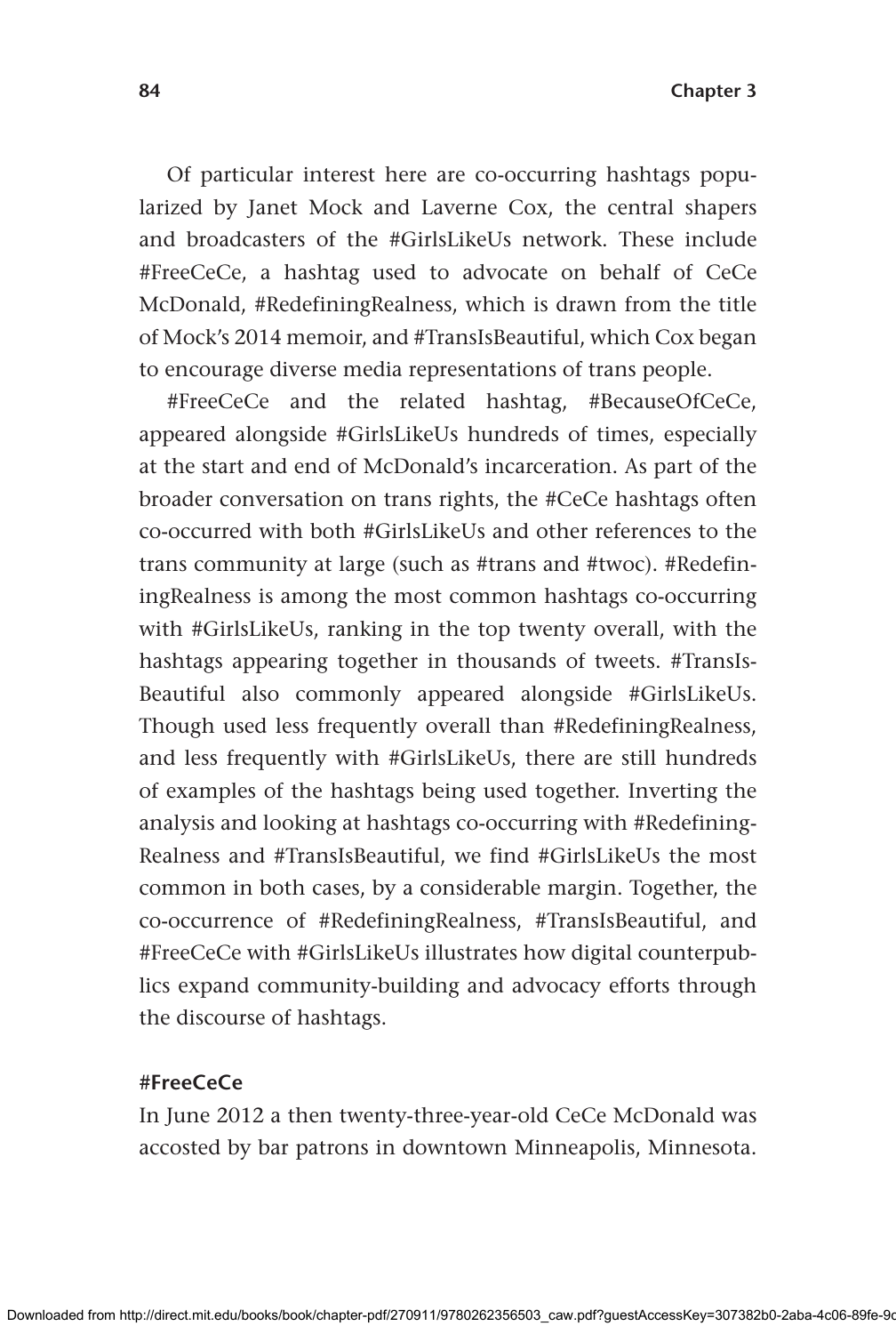#### **#GirlsLikeUs 85**

McDonald and her friends were called racist, transphobic, and homophobic slurs. One of their attackers threw a bottle at McDonald's head, which shattered and created a large gash on her face. McDonald pulled out a pair of scissors to defend herself in the scuffle, and one of her attackers—a member of a white supremacist gang—was killed. McDonald was sentenced to three and a half years in a men's prison. Her trial and subsequent imprisonment raised many questions about the differential treatment Black trans women experience in our legal system—particularly as related to self-defense and concepts of victimhood.<sup>34</sup> Members of the trans feminist counterpublic we examine here used social media to share McDonald's story and protest her imprisonment, noting that she too was a #GirlLikeUs. Thanks to this activism, the Minnesota Department of Corrections was successfully petitioned to administer the full regimen of hormones McDonald needed, but she remained quartered with men despite a transfer to a second facility.<sup>35</sup> On her release, Janet Mock tweeted, "#BecauseOfCeCe I'm reminded daily that our lives are worth fighting for and that we matter. #CeCeIsFree"36

In considering the discursive power of #FreeCeCe and its variations (such as #Free\_CeCe, #CeCeIsFree, and #BecauseOfCeCe), we see the connection of the community building and advocacy work characteristic of the #GirlsLikeUs network extended to a specific criminal justice case. In this case, the two hashtags worked to center women like CeCe McDonald—Black, femme, young, and incarcerated—in the trans counterpublic and to make a specific demand of a legal system that is anything but fair in its treatment of Black trans women. For example, after the *Advocate* tweeted a link to an op-ed by the executive director of the Center for Transgender Equality titled "Black, Poor, Young, Trans Is Sadly Often a Recipe for Violence: CeCe McDonald Was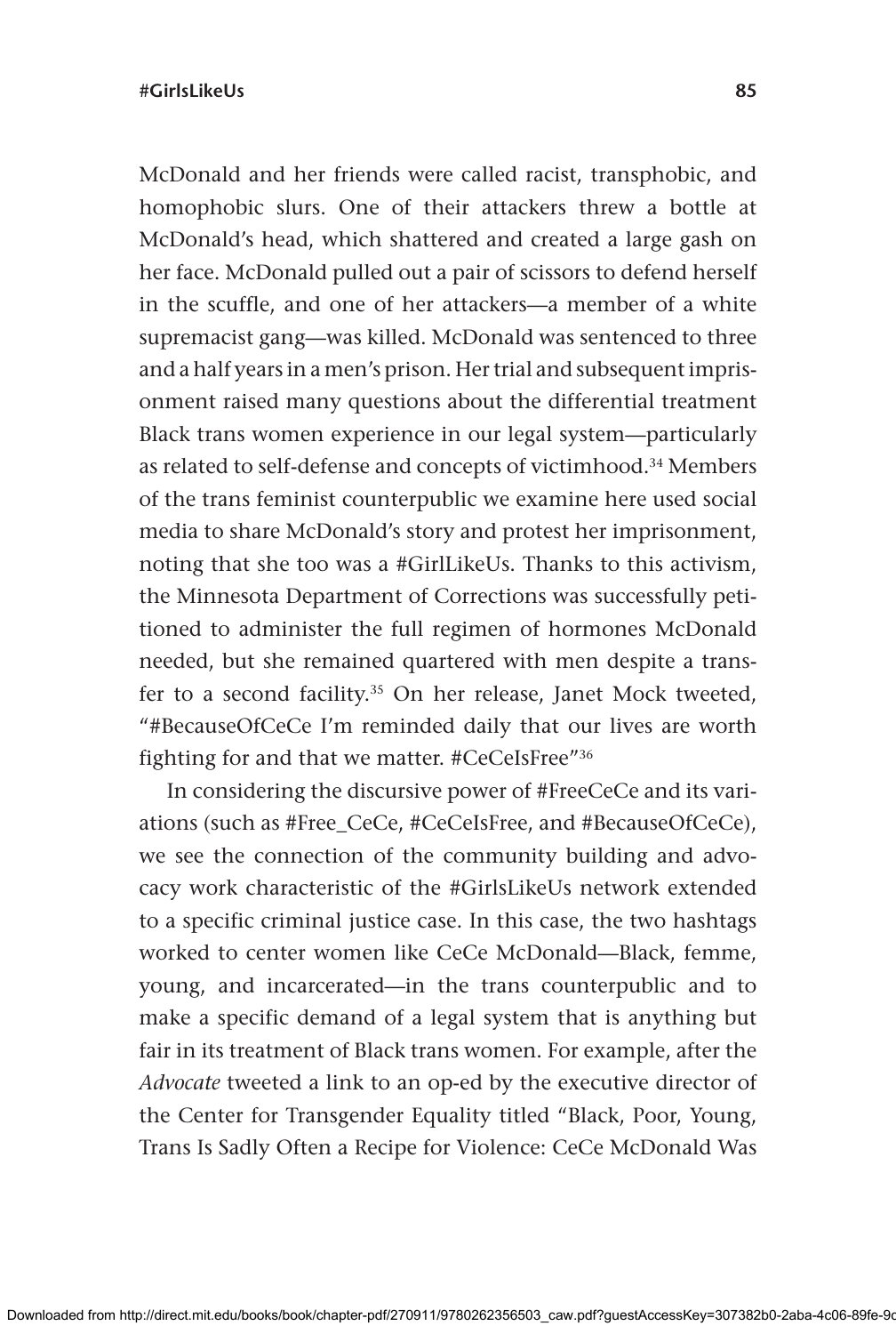Punished for Surviving," multiple members of the #GirlsLikeUs network manually modified the tweet by adding #FreeCeCe and #GirlsLikeUs before sharing it. In this way, members of this intersectional trans feminist counterpublic ensured that the narratives about violence against Black trans women that did arise from more mainstream LGBTQ spaces were pulled into the discussions of their specific network. At the same time, those tweeting #GirlsLikeUs along with #FreeCeCe engaged in open criticism of narratives about McDonald's case arising from non-LGBTQ spaces, including critiques of the media's misgendering of McDonald through the use of incorrect pronouns and the sharing of petitions and other direct forms of advocacy related to the case. As Mia Fischer has detailed in her ethnography of the CeCe Support Committee, a grassroots group of Minneapolis activists that engaged in advocacy for McDonald during her imprisonment and trial, online activism successfully motivated, shaped, and changed the local and national framing of the story.<sup>37</sup>

Further, the co-occurrence of #GirlsLikeUs and #FreeCeCe hashtags was employed by members of the network to legitimize trans activism. For example, user @Arizona\_Abby, a member of the #GirlsLikeUs network who describes herself on Twitter as "Attorney, trans woman and general rabble-rouser on feminism, trans and LGB issues #girlslikeus #Trans100," tweeted about the political immediacy of violence against transgender women (see figure 3.5).

In her tweet, @Arizona\_Abby recalls the power of the AIDS Coalition to Unleash Power (ACT UP), one of the most revered, successful (and, to some, radical) LGBTQ activist groups of the twentieth century, to legitimize a refusal to be silent in the cases of CeCe McDonald and Paige Clay, a Black transgender woman murdered in Chicago. Alongside the hashtagging of these two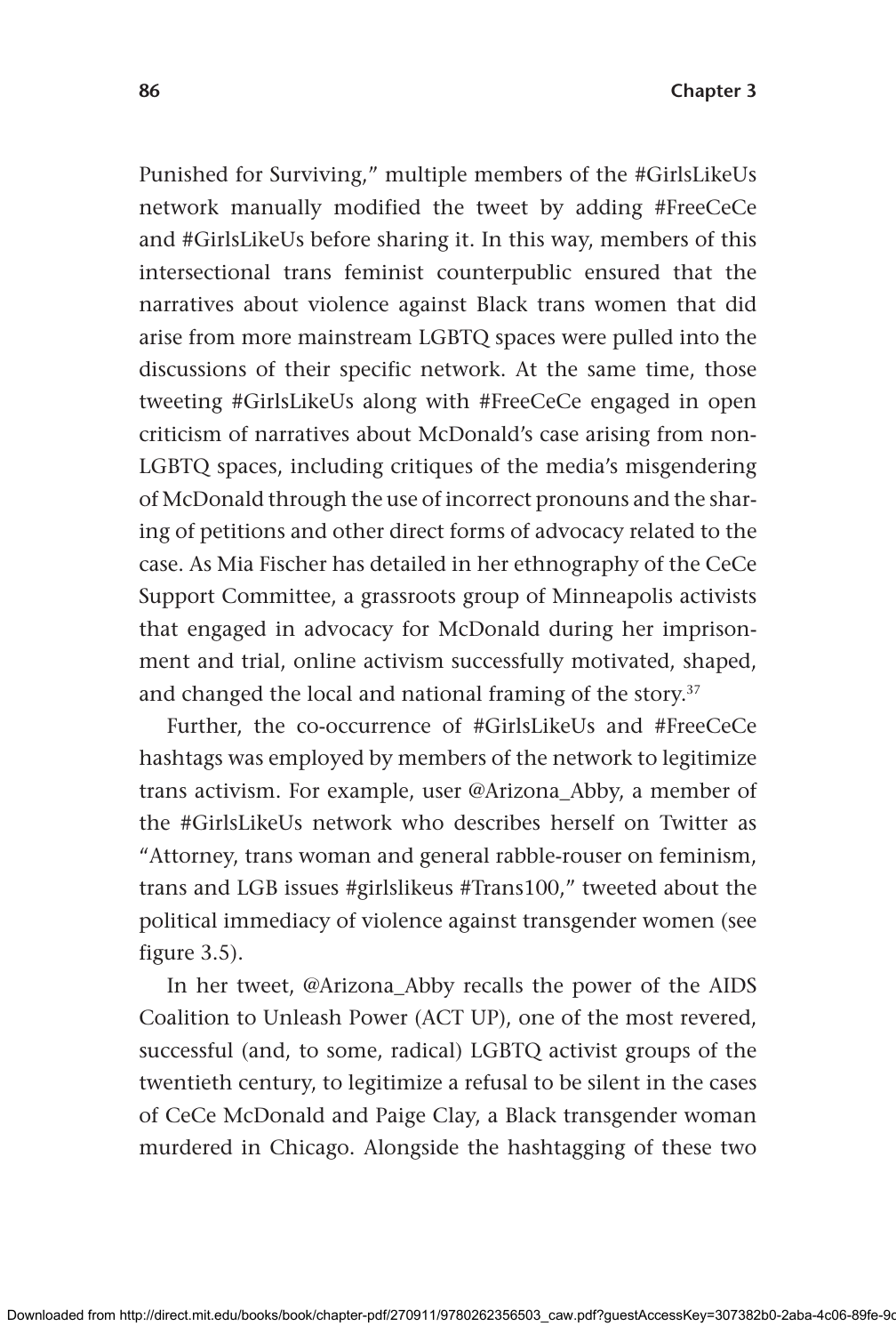

**Following** 

# Silence isn't just a disservice: as #ACTUP made clear 25 years ago, SILENCE=DEATH. cc @janetmock #freecece #paigeclay #girlslikeus 7:15 AM - 1 May 2012

#### **Figure 3.5**

Co-occurrence of #GirlsLikeUs and #FreeCece as activism.

women's names and ACT UP, #GirlsLikeUs appears in the tweet to signify both McDonald's and Clay's belonging in, and the collective identity of, the counterpublic.

#FreeCeCe remains an important hashtag long after McDonald's incarceration. In 2016 Laverne Cox produced the documentary *Free Cece!*, which explores both McDonald's time in prison and her subsequent release. The hashtag has been used to promote the documentary and further the cause of trans women still embroiled in the prison-industrial complex.

## **#RedefiningRealness and #TransIsBeautiful**

In November 2013, in concert with the launch of her book, *Redefining Realness: My Journey into Womanhood*, Janet Mock began a social media campaign with the hashtag #RedefiningRealness. The Tumblr instantiation of the hashtag invited people to post selfies that were overlaid with text that read, "I am [the person's name followed by a list of descriptors] I am #RedefiningRealness."

Mock began the social media initiative with a selfie that read, "I AM JANET writer, woman, lover, friend I am #REDEFINING-REALNESS."38 Trans and queer, Black and white, submitted to the Tumblr site for nearly ten months, with more than 120 unique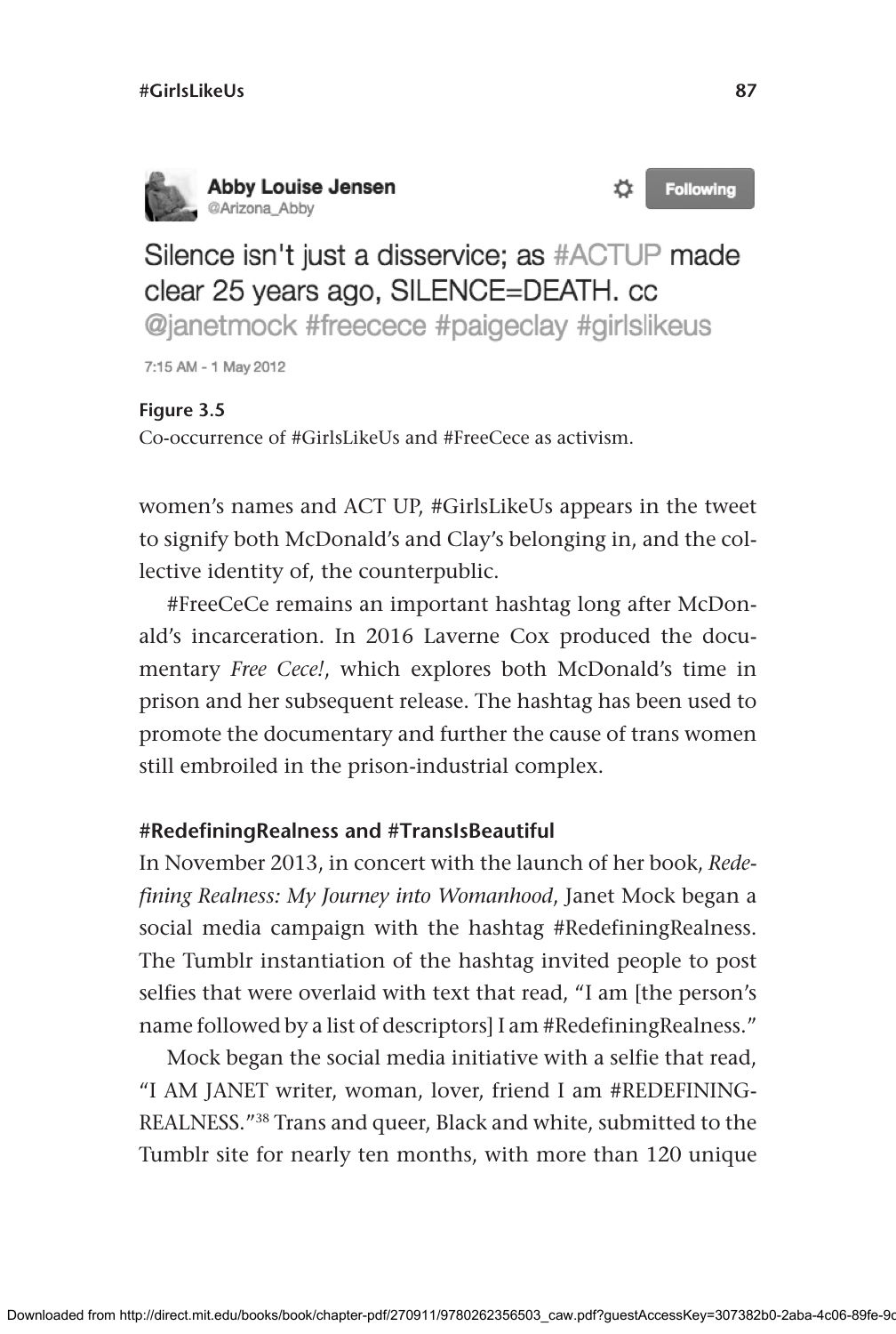

**Figure 3.6** Janet Mock Tumblr post.

contributions. The hashtag encouraged users to say more about themselves than just their gender or sexuality, bringing in their humanity and various social and relational roles. Recapitulating much of the community-building and community-celebrating functions of #GirlsLikeUs, contributors discussed their jobs, their favorite qualities about themselves, and their hopes for the future. The use of the hashtag #RedefiningRealness quickly moved to Twitter, where it is used by trans and queer users to describe ways in which they are redefining gender, by fans of Mock's posting selfies with the book, and in Mock's own tweets logging her nationwide travels to promote the book and related projects.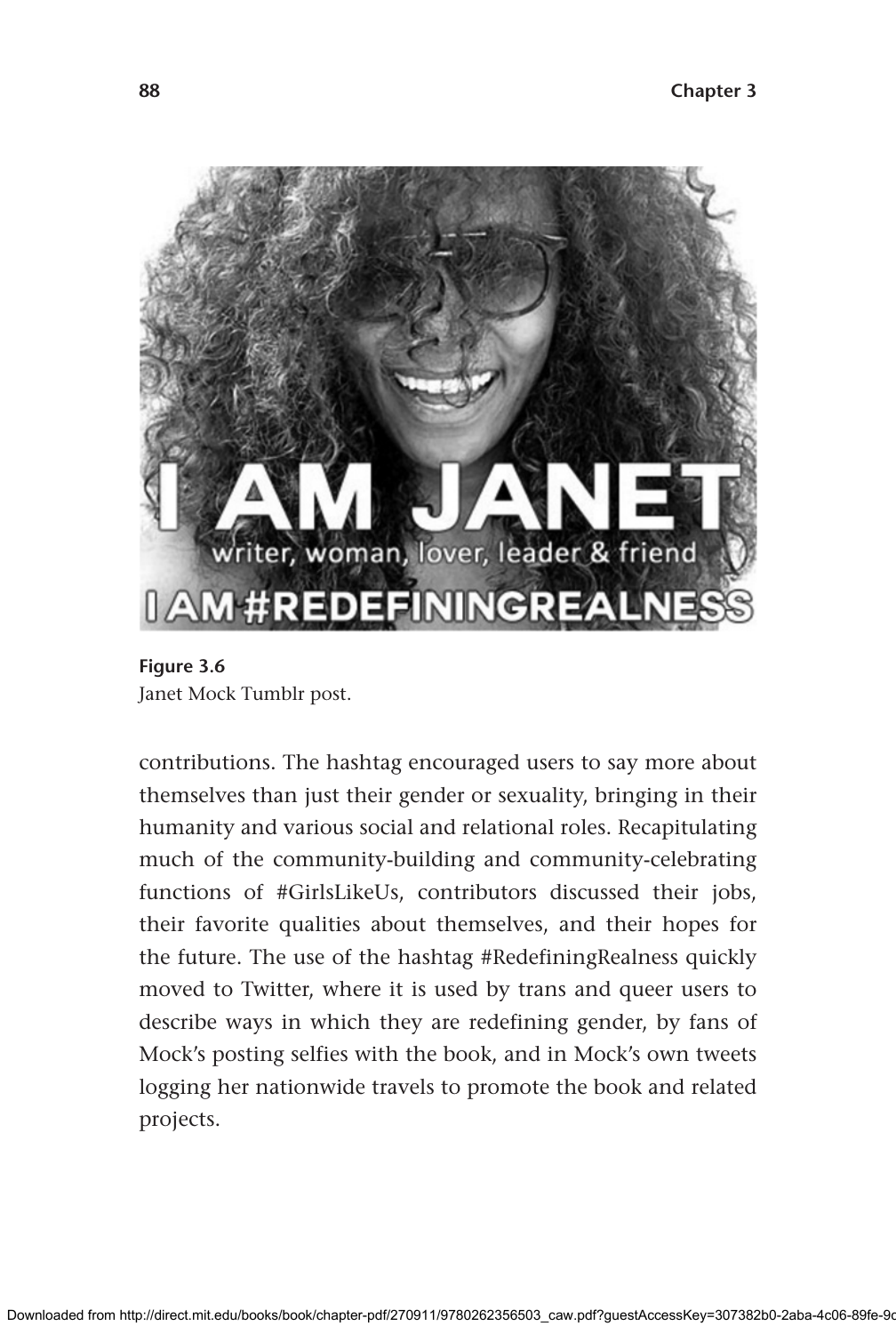Actress Laverne Cox started the #TransIsBeautiful hashtag in 2015 after discussing her past shame at being recognized physically as a trans woman. She observed:

It took me years to fully internalize that someone can look at me and tell that I am transgendered and that is not only okay, but beautiful, because trans *is* beautiful. All the things that make me uniquely and beautifully trans—my big hands, my big feet, my wide shoulders, my deep voice all of these things are beautiful. I'm not beautiful despite these things, I'm beautiful because of them.39

Here, both Cox and Mock use hashtags to advocate for the humanity and value of trans women by insisting that mainstream and cis-normative definitions of "real" and "beautiful" be opened up to them. In doing so they encourage their followers, who happily join in on both hashtags, to share stories and selfies about learning to love themselves and finding appreciation for and community with other trans women. In extending the #GirlsLikeUs network by sharing their own experiences and validating the complexity of trans individuals, Mock and Cox encourage and extend the larger modes of social support offered by the feminist trans counterpublic. While this support often includes celebrating the style choices, successes, and physical beauty of trans women, it also frequently includes members of the #GirlsLikeUs hashtag, using co-occurrence to lift up, support, and call for help for members of the network who might be struggling with mainstream messages and conditions related to trans identity.

For example, many members of the #GirlsLikeUs network tweeted links sharing their own donations and encouraging their followers to donate to #TransBookDrive, an effort begun by Mock to ensure that low-income and incarcerated members of the trans community could read *Redefining Realness* and other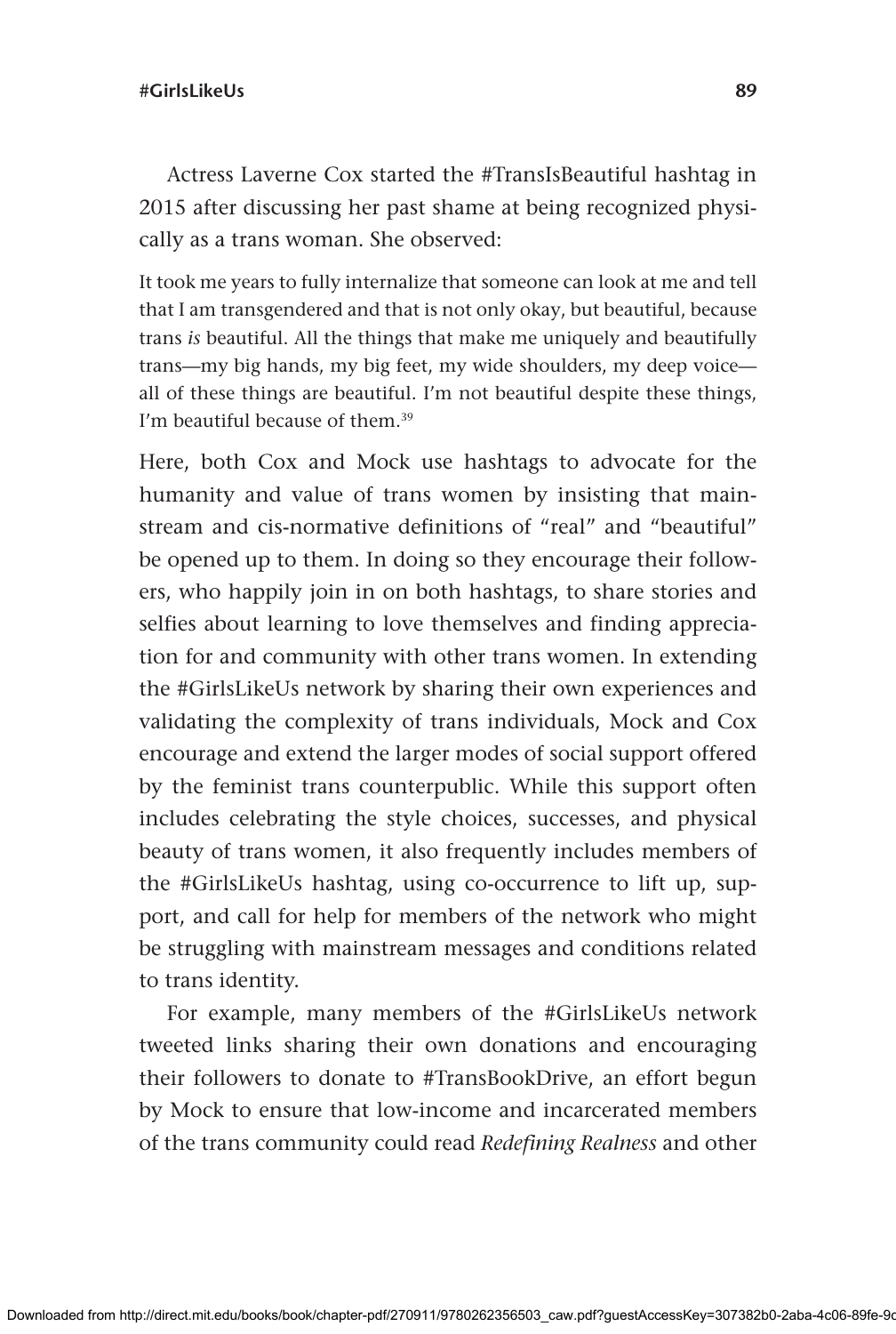books they requested. This effort and the tweets it inspired with the co-occurring hashtags #GirlsLikeUs and #RedefiningRealness are an acknowledgment within the trans feminist counterpublic that many of its members lack support and access to even the simplest of self-affirming resources, such as books that take up their stories.

## **The Power of #GirlsLikeUs**

As matthew heinz has noted, feelings of isolation are one of the most frequently recurring issues among trans people. In providing a venue for a community that transcends distances through #GirlsLikeUs, Twitter has become a space in which this issue can be addressed as users locate other trans people, find social support, and share the "microstresses" of trans living.<sup>40</sup> At the same time, the digital discourse of #GirlsLikeUs extends the postmodern characteristics of transactivist literature noted by Heather Hundley and J. Scott Rodriguez as various members of the #GirlsLikeUs network share their stories, offer each other support, and advocate for trans histories, worlds, and rights.<sup>41</sup> This discourse organizes a community through identity construction, encourages polyvocality through recognizing the importance of and celebrating the multiplicity of trans voices, and promotes polysemy as a means by which members of the network can create multivalent appeals to one another and to the larger public. #GirlsLikeUs sparked similar hashtag networks from other related communities, such as #BoysLikeUs for trans men and #FolksLikeUs for gender-nonconforming and nonbinary folks on the queer and transgender spectrum.

The trans feminist network that sustains and is sustained by #GirlsLikeUs is one that centers discourses from the most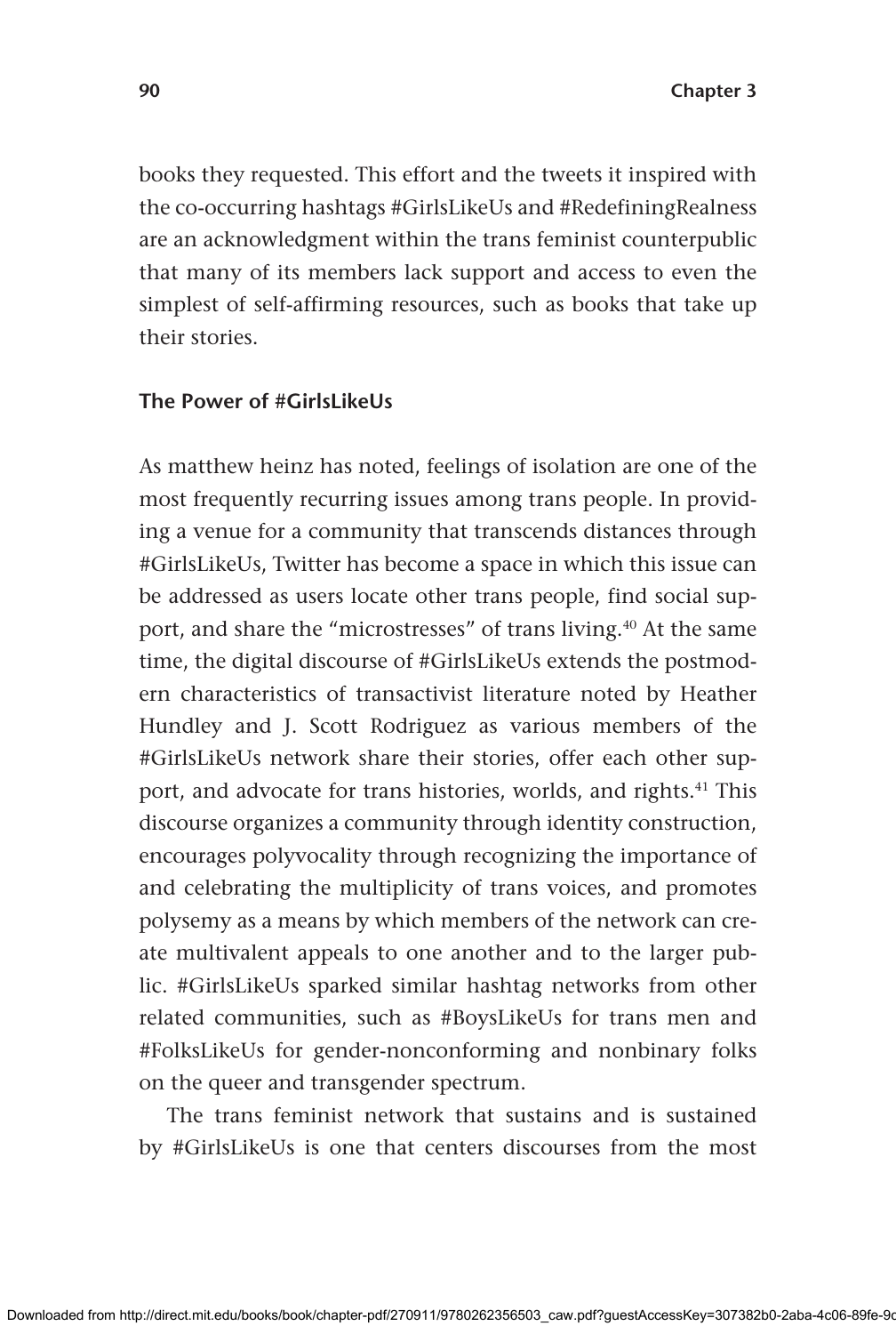multiply marginalized trans voices; influencers in this network are not only trans but women, Black, and, in some cases, quite open about their experiences with poverty, sex work, and the legal system. Influencers like Janet Mock and Laverne Cox facilitate and encourage everyday trans women with a variety of intersectional identities to speak up and speak out about their experiences in a networked counterpublic that has become much bigger than they could have predicted. In turn, the collective contributions of all the members of the #GirlsLikeUs network have aided in constructing and extending an online trans feminist counterpublic that works toward self-sustaining political identity creation and, in so doing, supports the health and social inclusion of network members while strategically infiltrating mainstream talk about trans identities.

The mainstream media have responded to #GirlsLikeUs. Popular online news sites such as the *Huffington Post* now allow users to quickly find stories about trans women through the linked tag "girlslikeus," CeCe McDonald's story has been featured in *Rolling Stone* and other popular publications, Janet Mock's #RedefiningRealness has been featured on almost every major network and cable channel, and #TransIsBeautiful has been featured in mainstream fashion magazines like *Elle* and pop culture magazines like *People*. Alongside mainstream attention, this universe of hashtags has garnered debate and discussion within larger LGBTQ, feminist, and racial justice counterpublics, including feature articles in the LGBTQ magazine *The Advocate*, on the racial justice blog *Colorlines*, and on the popular feminist pop culture site *Jezebel*. The depiction of Laverne Cox, a Black trans women known primarily for playing a prisoner as Lady Liberty, one of the most important U.S. political and cultural symbols, on the cover of *Entertainment Weekly*'s first ever "LGBT Issue"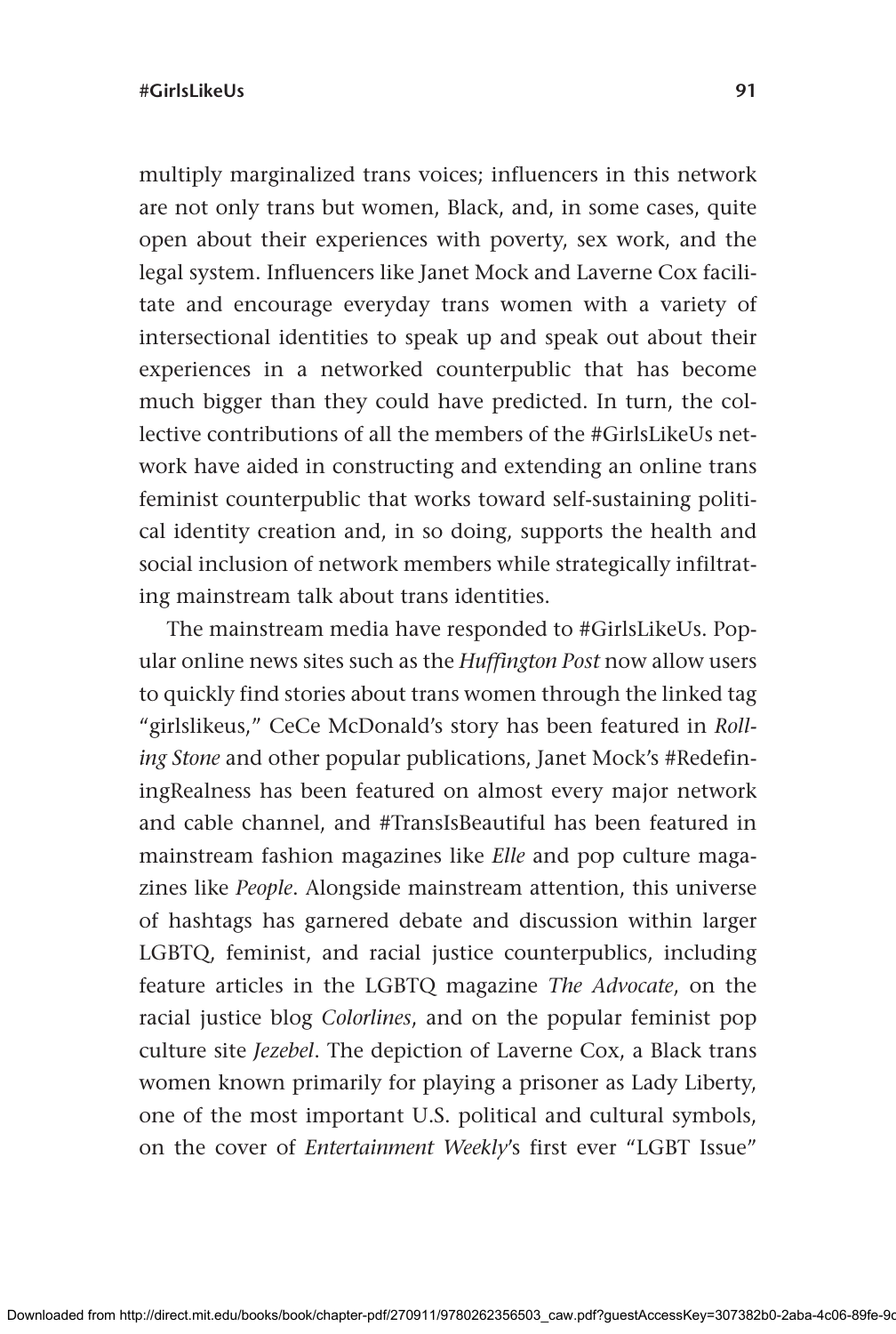speaks to the cultural power of #GirlsLikeUs. Here, Black trans women and their political frameworks have become *the* face not only of trans issues but of LGBT issues as a whole—a representation few could have imagined even a decade ago.

Ultimately, the discursive work done by members of the #GirlsLikeUs counterpublic works to both center trans politics and normalize trans lives by using the hashtag to mark the mundane, the popular, and the activist. It is clear from this discourse and from our network analysis that #GirlsLikeUs prioritized



**Entertainment Weekly @** @EW



.@LaverneCox explains the powerful message behind her recent EW cover: ow.ly/Ozjmf



6:38 AM - 20 Jun 2015

#### **Figure 3.7**

Laverne Cox as Lady Liberty.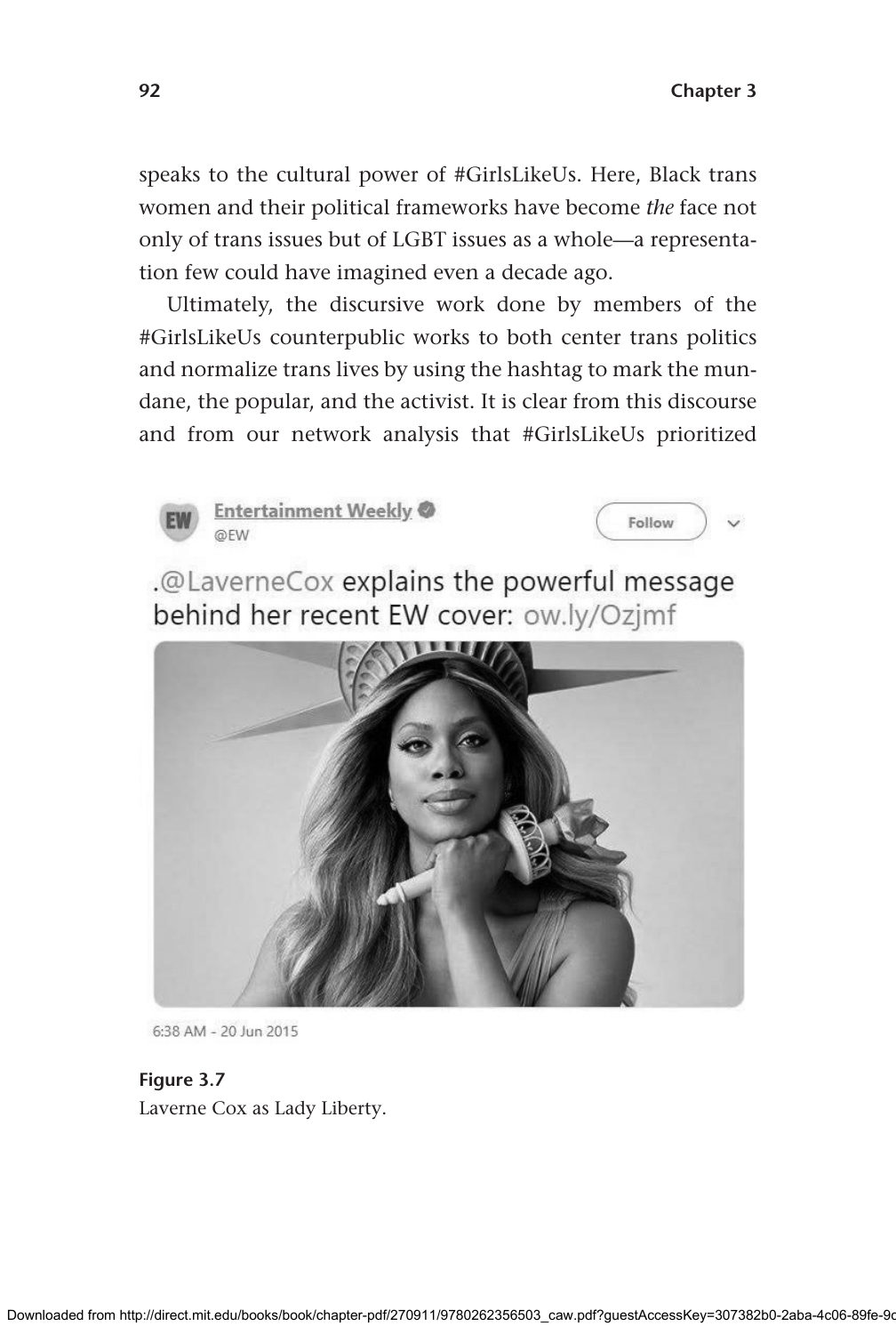#### **#GirlsLikeUs 93**

in-group solidarity from day one, even as its members have engaged the broader public. In-group messages spread beyond their initial community and became intentionally shared with a broader public in moments of advocacy, like that on behalf of CeCe McDonald, and more generally because of the public nature of Twitter and the especially public visibility of #Girls-LikeUs adherents such as Janet Mock and Laverne Cox. This, of course, is no accident: Twitter users who connect to online conversations through hashtags and use mentioning and replying to engage high-profile figures understand their ideas and experiences may reach unknown audiences, indicating an awareness among members of the counterpublic that their often personal conversation will be visible to anyone willing to look.42 It is also clear that the mainstream visibility of some members of the counterpublic, Mock and Cox in particular, allows a widely visible interrogation of mainstream narratives about gender identity and feminist and queer politics while supporting in-group needs.

Since Mock first used the hashtag #GirlsLikeUs in 2012, issues of trans visibility and inclusion have reached an increasingly wide audience and have shaped some of the most visible popular cultural and political debates. The increasing number of representations of trans lives that are written and controlled by trans people has worked to humanize trans experiences. In niche media, #GirlsLikeUs continues to be a phrase for intragroup connection. In January 2016, the web series *Her Story* launched on YouTube. In a scene from the final episode of the first season the character Paige, played by Angelica Ross, says to another trans woman character, "It never gets easier for girls like us." This use of the phrase between two trans women actors portraying two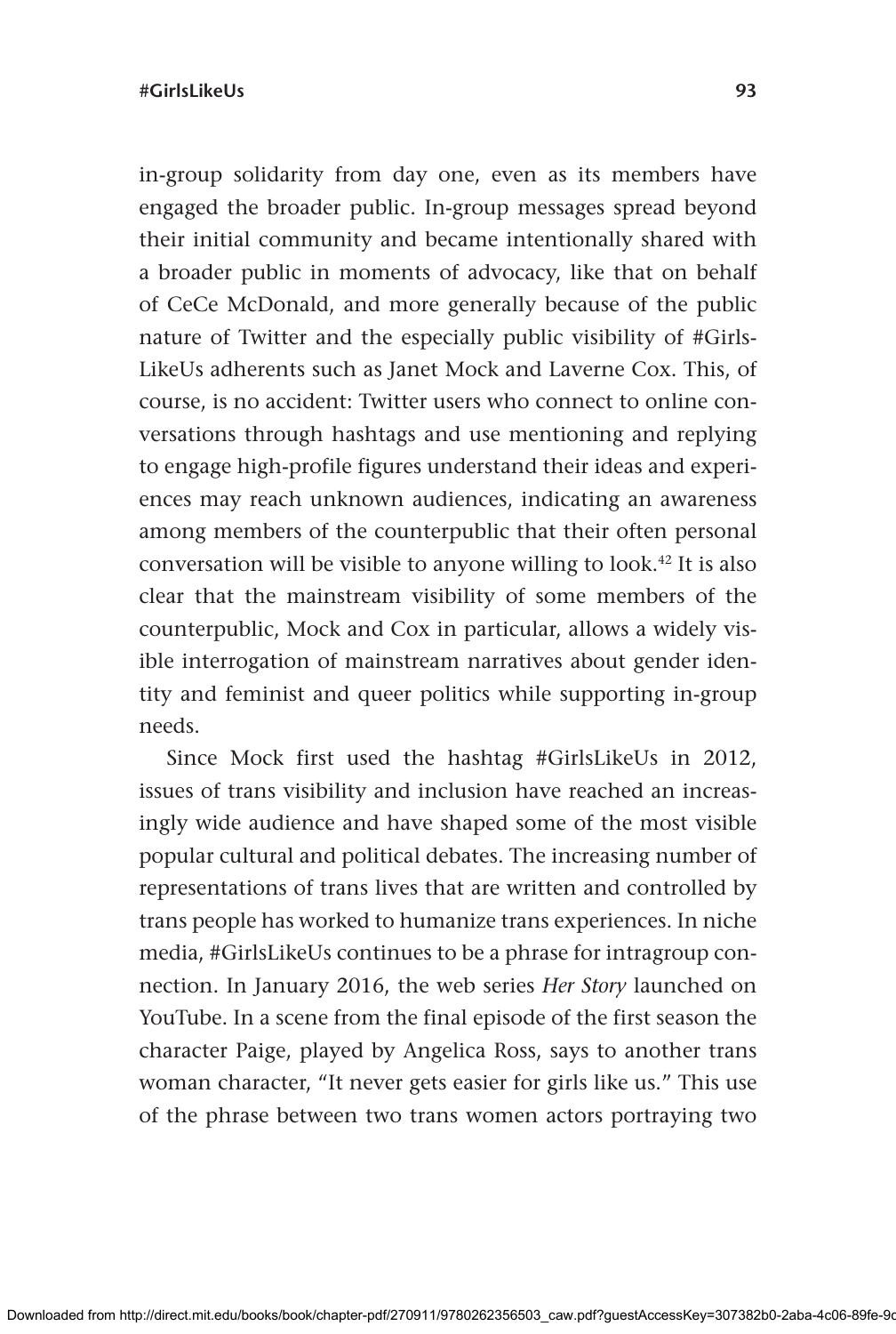trans women characters underscores its cultural significance within the community.

In politics, the lingering call for "state's rights" has been swept up in egregious policies designed to exclude trans people from public spaces. In March 2016, North Carolina banned trans people from using bathrooms that did not correspond to their sex assigned at birth. Such laws force trans citizens to make impossible choices between their safety in restrooms and breaking the law, and has created health problems as people have avoided public restrooms altogether.43 In response, the U.S. Department of Education and Department of Justice issued a letter supporting transgender students' right to use the bathroom of their choice and issued an injunction to stop the North Carolina bill from being implemented. Unfortunately, the legal red tape has yet to be resolved, and trans North Carolinians remain caught in the middle for the foreseeable future. A number of other states, including Massachusetts, have passed or confirmed public accommodation access bills that uphold the rights of trans people. The successful #YesOn3 initiative in Massachusetts successfully kept language that protected trans and intersex rights.44 Additionally, in a Trump administration memo leaked to the *New York Times*, advisers proposed redefining "gender" on "a biological basis that is clear, grounded in science, objective and administrable."45 While it's unclear how this redefinition could be actionable, its ability to wipe away legal gains for trans and other gender-nonconforming individuals is high.

In racial justice activism the issue of transgender rights has been taken up passionately by a generation of millennial radicals unwilling to accept the respectability politics and assimilationist tactics of the past. Alicia Garza, one of the founders of the Black Lives Matter movement, has often spoken about

Downloaded from http://direct.mit.edu/books/book/chapter-pdf/270911/9780262356503\_caw.pdf?guestAccessKey=307382b0-2aba-4c06-89fe-9c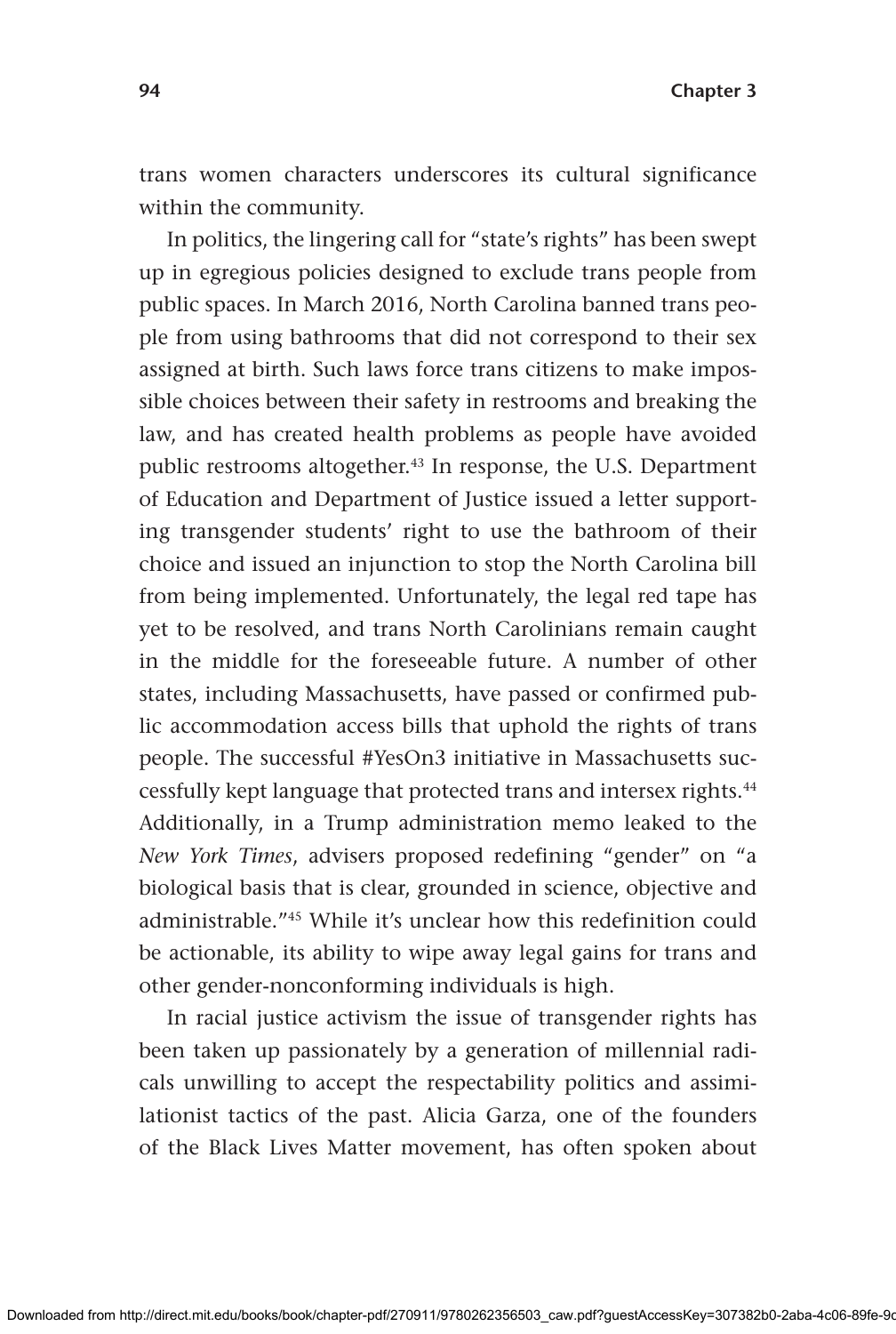#### **#GirlsLikeUs 95**

the importance of trans and gender-queer Black lives to her and the other founders' vision of the contemporary Black liberation movement.46 As illustrated in the previous chapter, the use of hashtags to discuss and center Black trans women victims of violence has become intertwined with Black feminist initiatives such as #SayHerName.<sup>47</sup>

A hashtag alone did not result in these developments, but as part of a larger cultural shift that centers sex, gender, and civil rights and that has been led primarily by trans women of color, the hashtag #GirlsLikeUs has played an indispensable role in constructing an intersectional digital trans community and radically shifting representations of and messages about trans people that arise from outside that community.